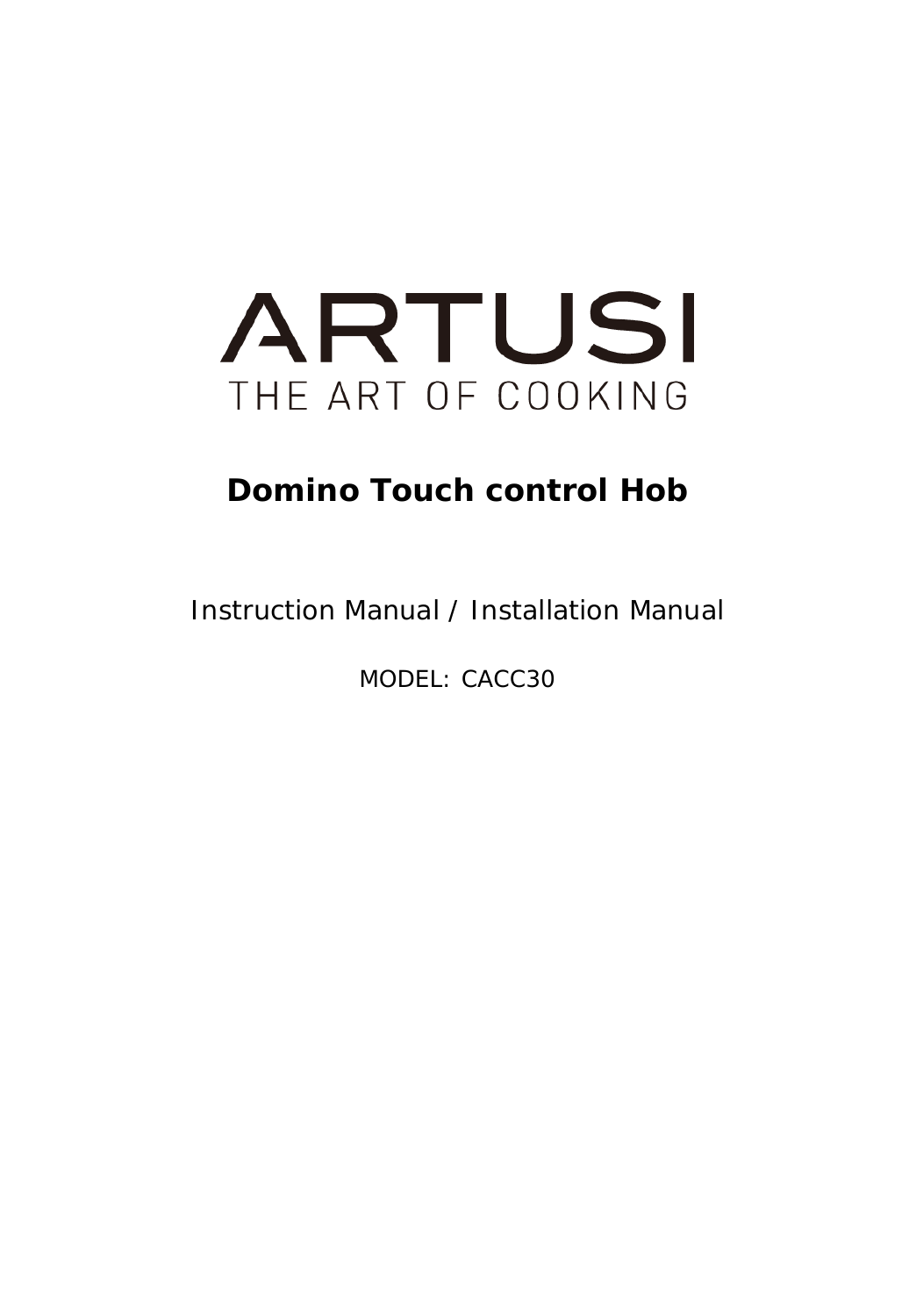# **Safety Warnings**

Your safety is important to us. Please read this information before using your cooktop.

## **Installation Electrical Shock Hazard**

- Disconnect the appliance from the mains electricity supply before carrying out any work or maintenance on it.
- Connection to a good earth wiring system is essential and mandatory.
- Alterations to the domestic wiring system must only be made by a qualified electrician.
- Failure to follow this advice may result in electrical shock or death.

# **Cut Hazard**

- Take care panel edges are sharp.
- Failure to use caution could result in injury or cuts.

# **Important safety instructions**

- Read these instructions carefully before installing or using this appliance.
- No combustible material or products should be placed on this appliance at any time.
- Please make this information available to the person responsible for installing the appliance as it could reduce your installation costs.
- In order to avoid a hazard, this appliance must be installed according to these instructions for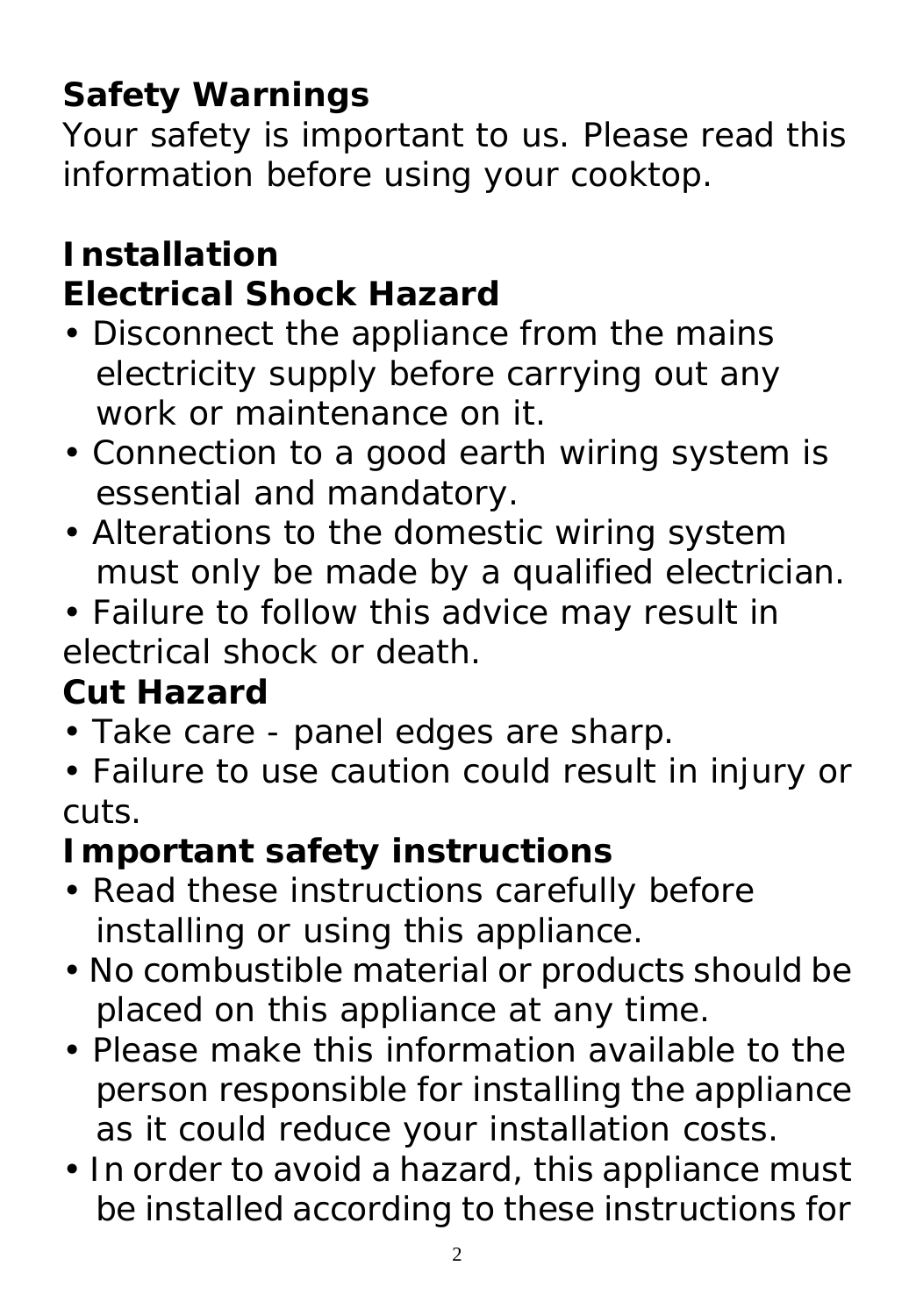installation.

- This appliance is to be properly installed and earthed only by a suitably qualified person.
- This appliance should be connected to a circuit which incorporates an isolating switch providing full disconnection from the power supply.
- Failure to install the appliance correctly could invalidate any warranty or liability claims.

# **Operation and maintenance Electrical Shock Hazard**

• Do not cook on a broken or cracked cooktop. If the cooktop surface should break or crack,switch the appliance off immediately at the mains power supply (wall switch) and contact a qualified technician.

- Switch the cooktop off at the wall before cleaning or maintenance.
- Failure to follow this advice may result in electrical shock or death.

# **Health Hazard**

• This appliance complies with electromagnetic safety standards.

## **Hot Surface Hazard**

- During use, accessible parts of this appliance will become hot enough to cause burns.
- Do not let your body, clothing or any item other than suitable cookware contact the Induction glass until the surface is cool.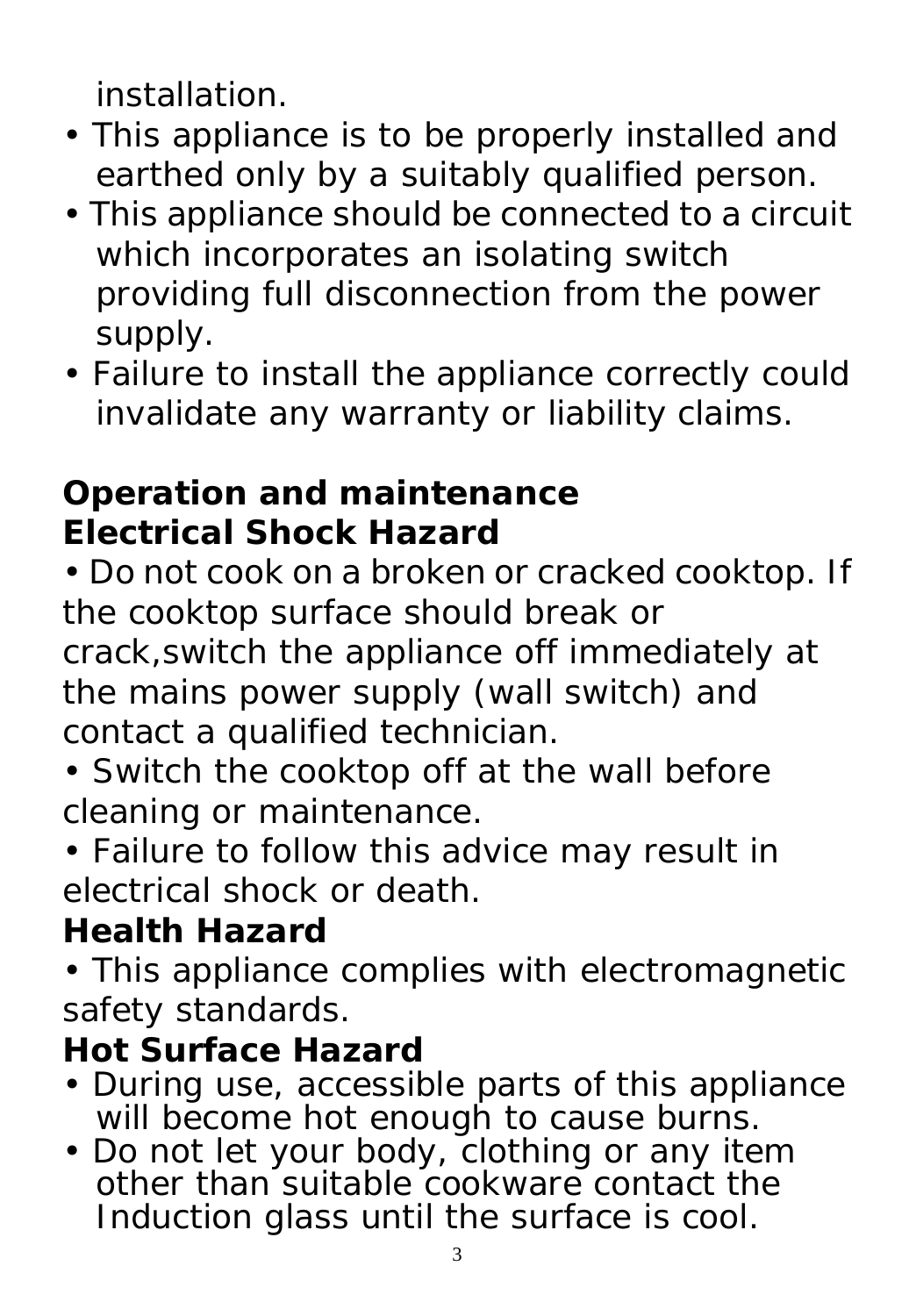• Metallic objects such as knives, forks, spoons and lids should not be placed on the hob surface since they can get hot

- Keep children away.
- Handles of saucepans may be hot to touch. Check saucepan handles do not overhang other cooking zones that are on. Keep handles out of reach of children

• Failure to follow this advice could result in burns and scalds.

# **Cut Hazard**

• The razor-sharp blade of a cooktop scraper is exposed when the safety cover is retracted.Use with extreme care and always store safely and out of reach of children.

• Failure to use caution could result in injury or cuts.

## **Important safety instructions**

• Never leave the appliance unattended when in use. Boilover causes smoking and greasy spillovers that may ignite.

• Never use your appliance as a work or storage surface.

• Never leave any objects or utensils on the appliance.

• Never use your appliance for warming or heating the room.

• After use, always turn off the cooking zones and the cooktop as described in this manual (i.e. by using the touch controls).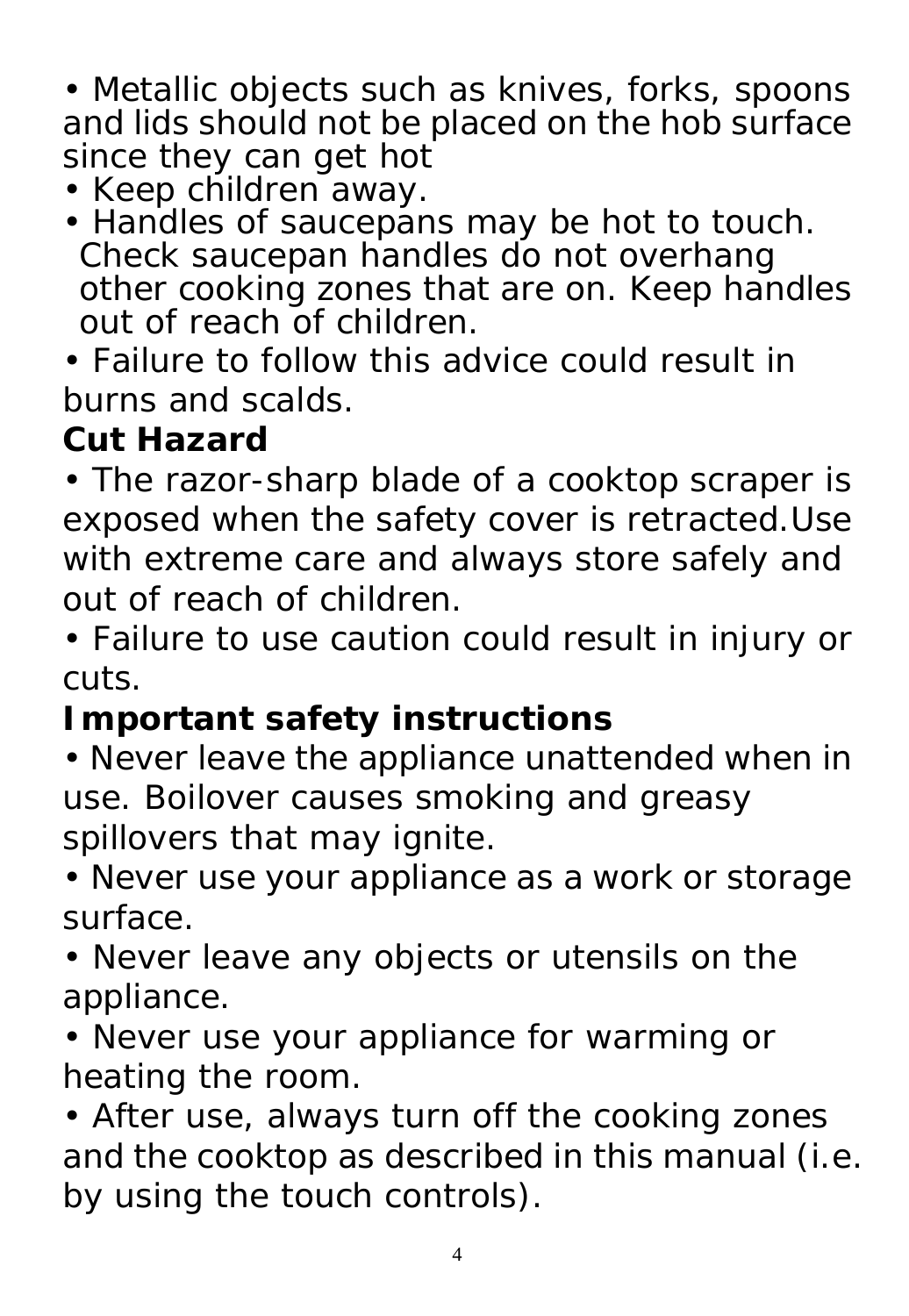• Do not allow children to play with the appliance or sit, stand, or climb on it.

• Do not store items of interest to children in cabinets above the appliance. Children climbing on the cooktop could be seriously injured.

• Do not leave children alone or unattended in the area where the appliance is in use.

• Children or persons with a disability which limits their ability to use the appliance should have a responsible and competent person to instruct them in its use. The instructor should be satisfied that they can use the appliance without danger to themselves or their surroundings.

• Do not repair or replace any part of the appliance unless specifically recommended in the manual. All other servicing should be done by a qualified technician.

• Do not use a steam cleaner to clean your cooktop.

• Do not place or drop heavy objects on your cooktop.

- Do not stand on your cooktop.
- Do not use pans with jagged edges or drag pans across the Induction glass surface as this can scratch the glass.
- Do not use scourers or any other harsh abrasive cleaning agents to clean your cooktop, as these can scratch the Induction glass.

• If the supply cord is damaged, it must be replaced by the manufacturer, its service agent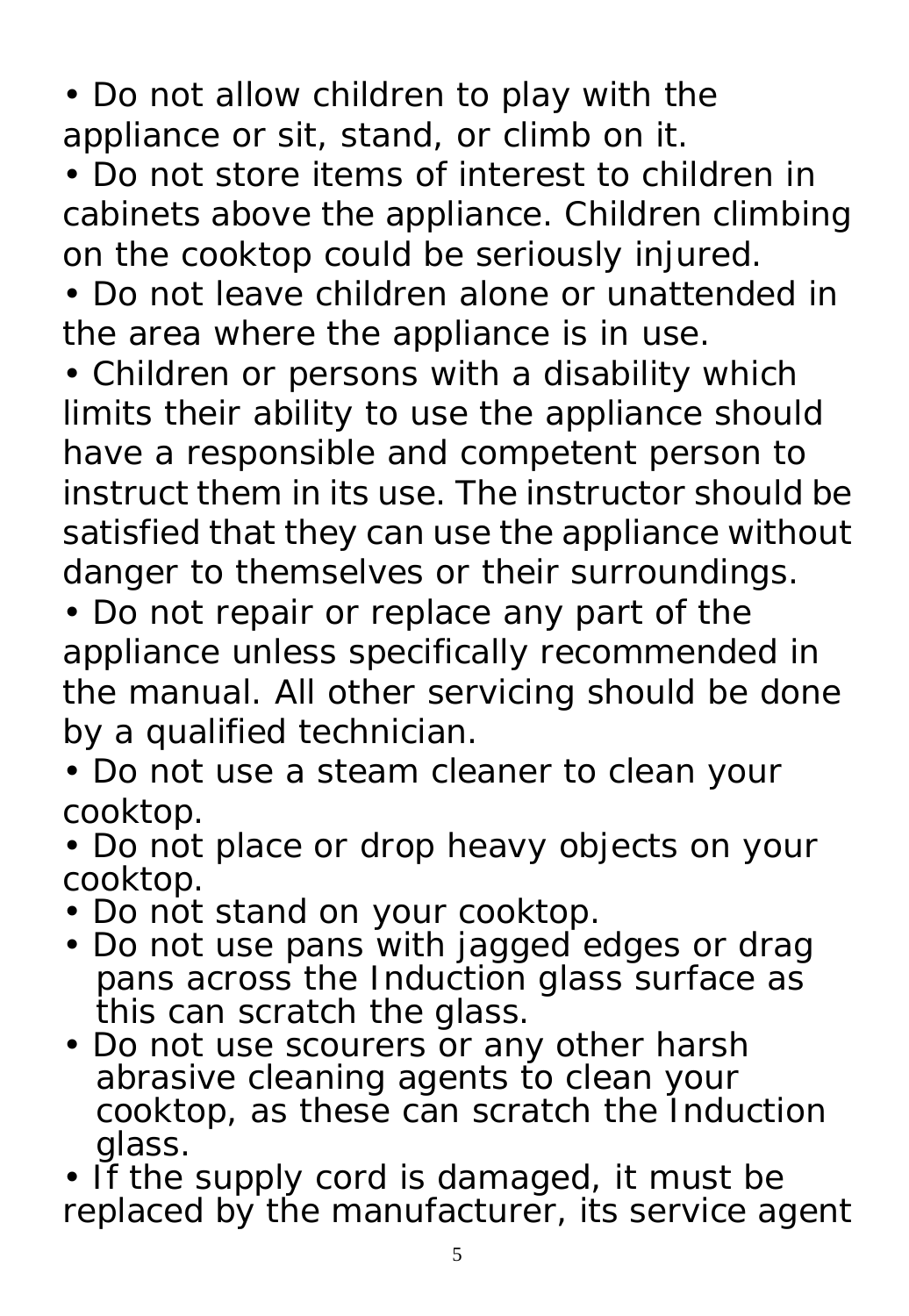or similarly qualified persons in order to avoid a hazard.

•This appliance is intended to be used in household and similar applications such as: -staff kitchen areas in shops, offices and other working environments; -farm houses; -by clients in hotels, motels and other residential type environments ; -bed and breakfast type environments.

•WARNING: The appliance and its accessible parts become hot during use.

Care should be taken to avoid touching heating elements.

Children less than 8 years of age shall be kept away unless continuously supervised.

•This appliance can be used by children aged from 8 years and above and persons with reduced physical,sensory or mental capabilities or lack of experience and knowledge if they have been given supervision or instruction concerning use of the appliance in a safe way and understand the hazards involved.

•Children shall not play with the appliance. Cleaning and user maintenance shall not be made by children without supervision*.* 

•WARNING: Unattended cooking on a hob with fat or oil can be dangerous and may result in fire.NEVER try to extinguish a fire with water, but switch off the appliance and then cover flame e.g. with a lid or a fire blanket.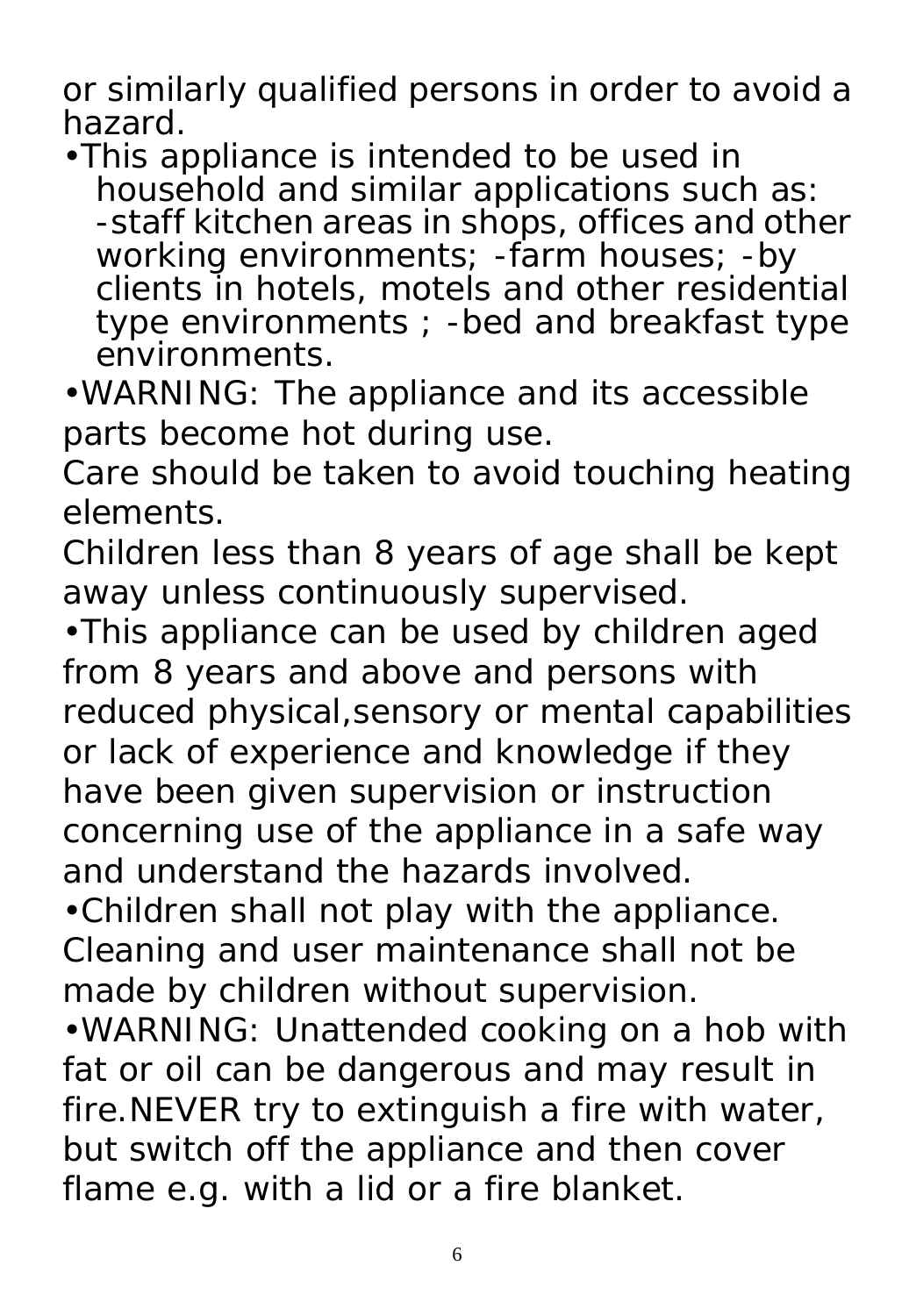•WARNING: Danger of fire: do not store items on the cooking surfaces.

• Warning: If the surface is cracked, switch off the appliance to avoid the possibility of electric shock, for hob surfaces of glass-ceramic or similar material which protect live parts

•A steam cleaner is not to be used.

•The appliance is not intended to be operated by means of an external timer or separate remote-control system.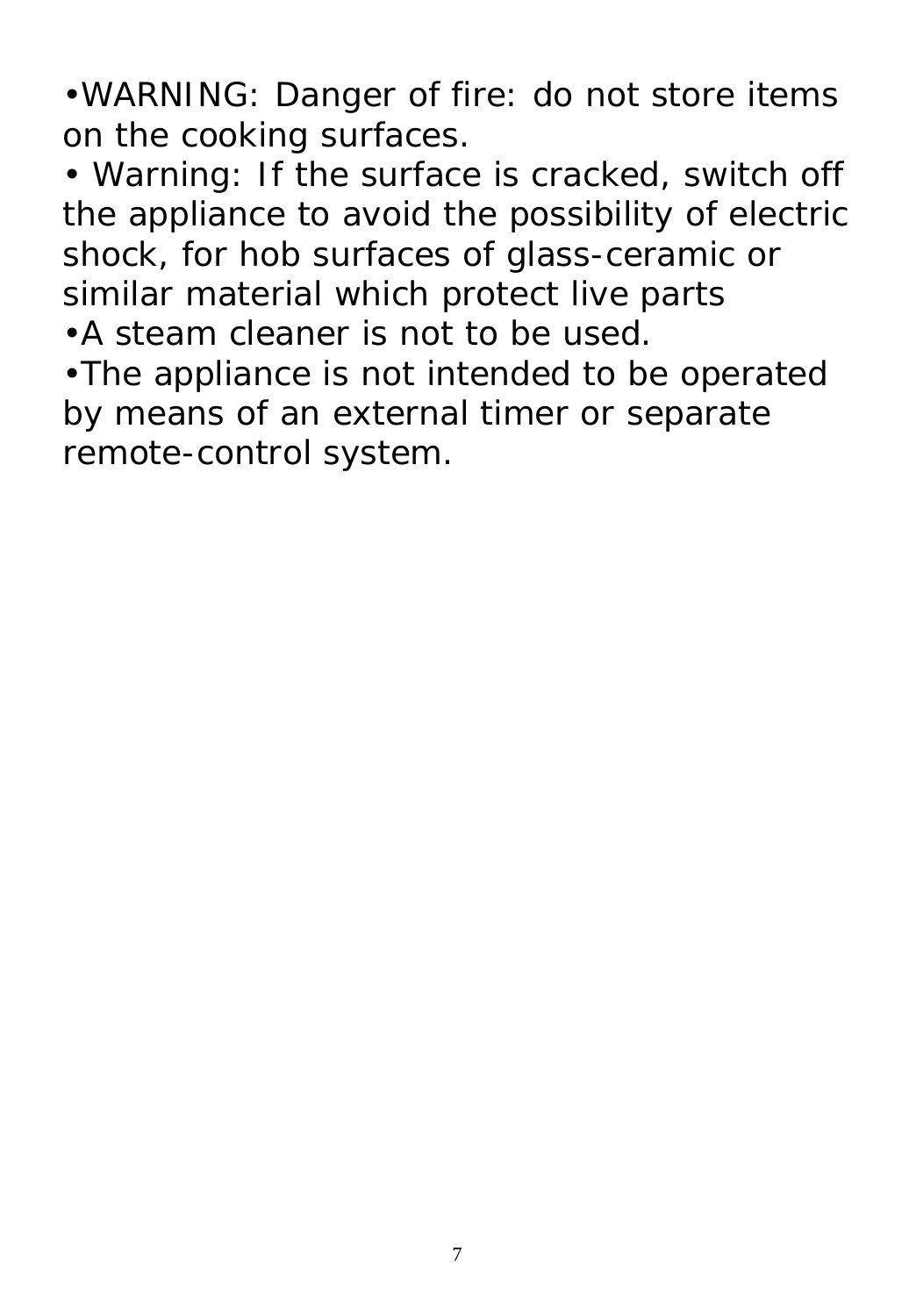**Congratulations** on the purchase of your new Ceramic Hob.

We recommend that you spend some time to read this Instruction / Installation Manual in order to fully understand how to install correctly and operate it. For installation, please read the installation section.

Read all the safety instructions carefully before use and keep this Instruction / Installation Manual for future reference.

## **Product Overview**

### **Top View**



- 1. max. 1800 W zone
- 2. max. 1200 W zone
- 3. Glass plate
- 4. ON / OFF
- 5. Control panel

### **Control Panel**



- 1. ON/OFF control
- 2. Power / Timer regulating controls
- 3. Heating zone selection controls
- 4. Timer control
- 5. keylock control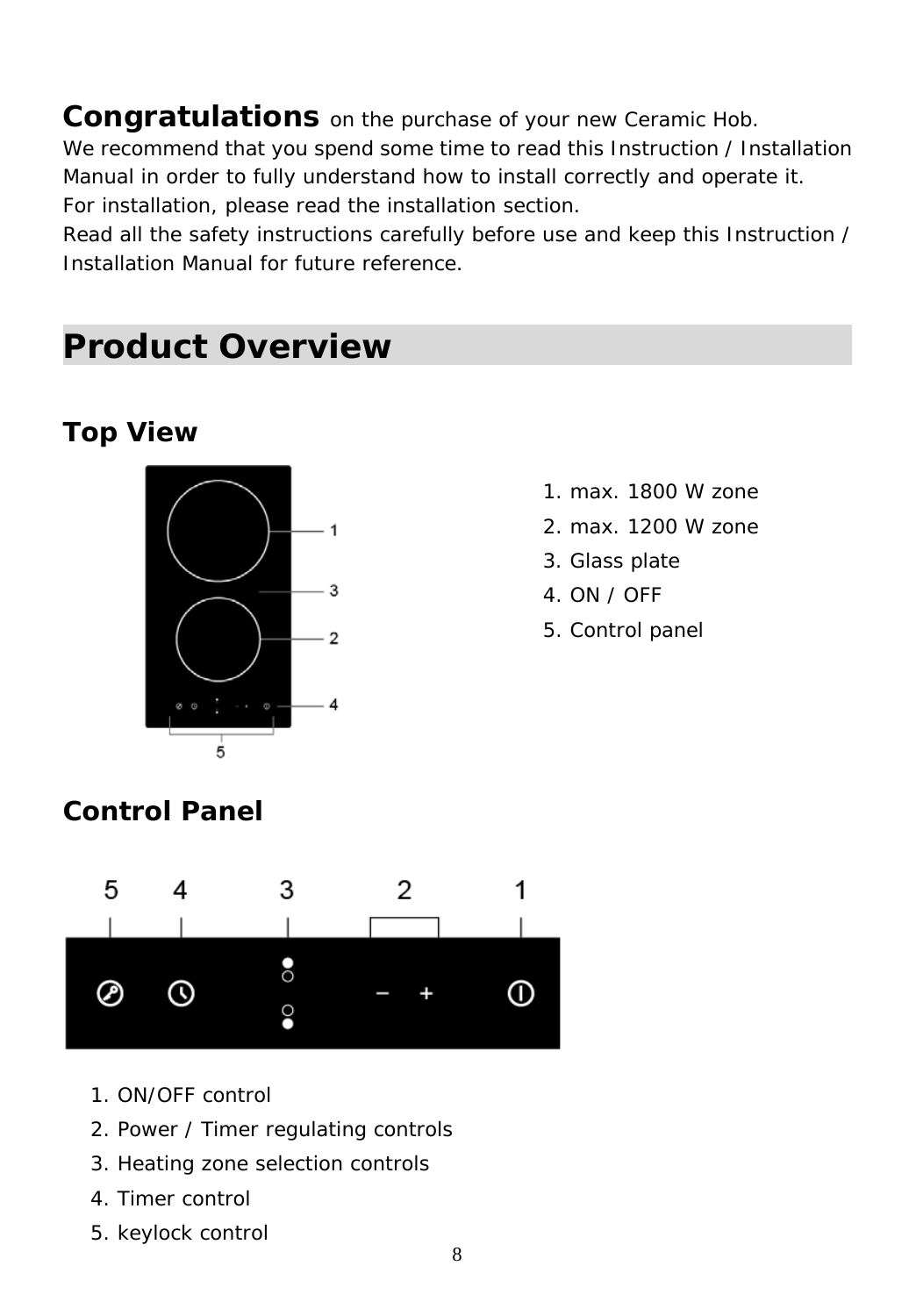## **Product Information**

The microcomputer ceramic cooker hob can meet different kinds of cuisine demands because of resistance wire heating, micro-computerized control and multi-power selection, really the optimal choice for modern families.

The ceramic cooker hob centers on customers and adopts personalized design. The hob has safe and reliable performances, making your life comfortable and enabling to fully enjoy the pleasure from life.

## **Before using your New Ceramic Hob**

- Read this guide, taking special note of the 'Safety Warnings' section.
- Remove any protective film that may still be on your ceramic hob.

## **Using the Touch Controls**

- The controls respond to touch, so you don't need to apply any pressure.
- Use the ball of your finger, not its tip.
- You will hear a beep each time a touch is registered.
- Make sure the controls are always clean, dry, and that there is no object (e.g. a utensil or a cloth) covering them. Even a thin film of water may make the controls difficult to operate.

$$
\frac{1}{\sqrt{1-\frac{1}{x}}}
$$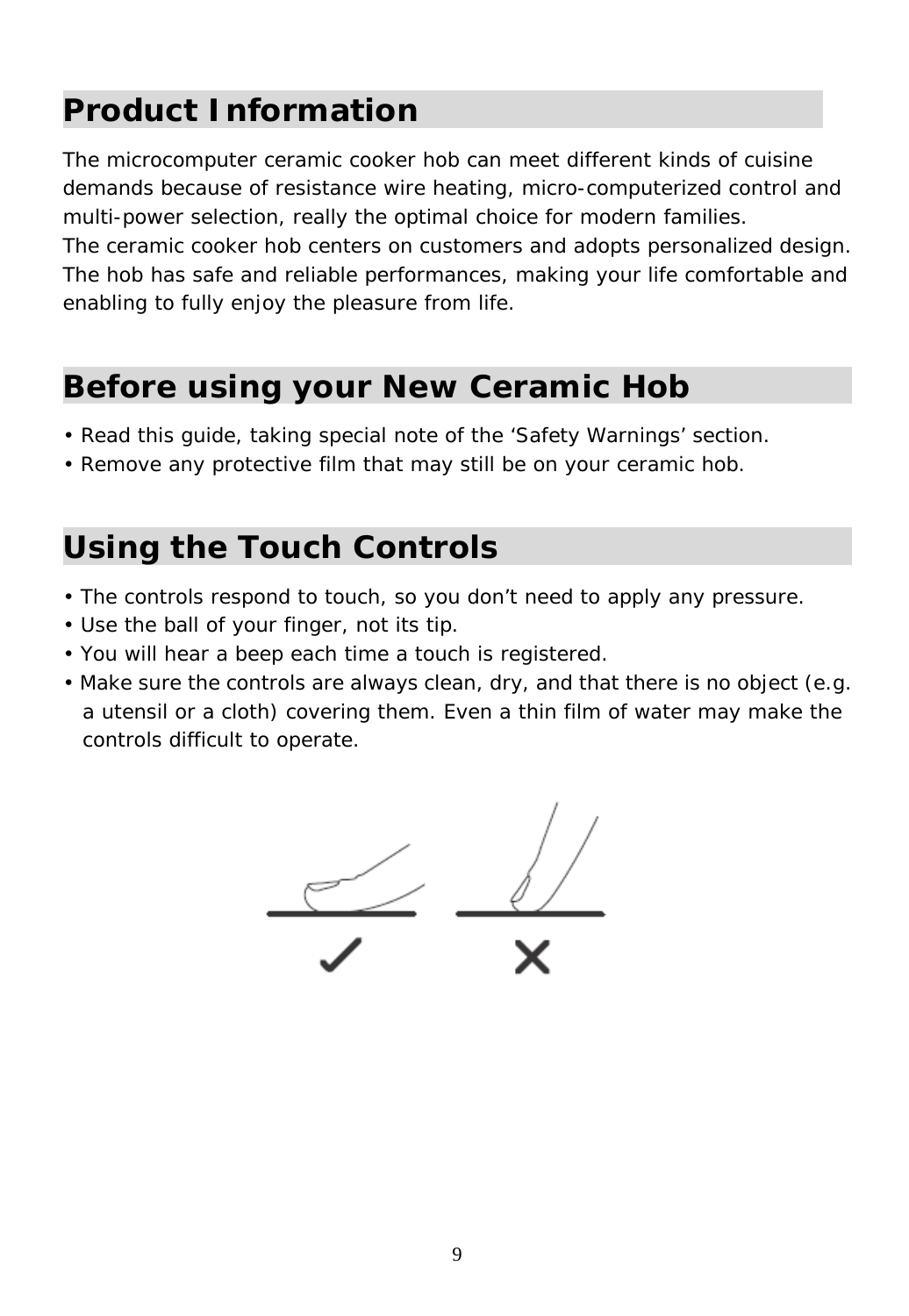## **Choosing the right Cookware**

Do not use cookware with jagged edges or a curved base.



Make sure that the base of your pan is smooth, sits flat against the glass, and is the same size as the cooking zone. Always centre your pan on the cooking zone.



Always lift pans off the ceramic hob – do not slide, or they may scratch the glass.

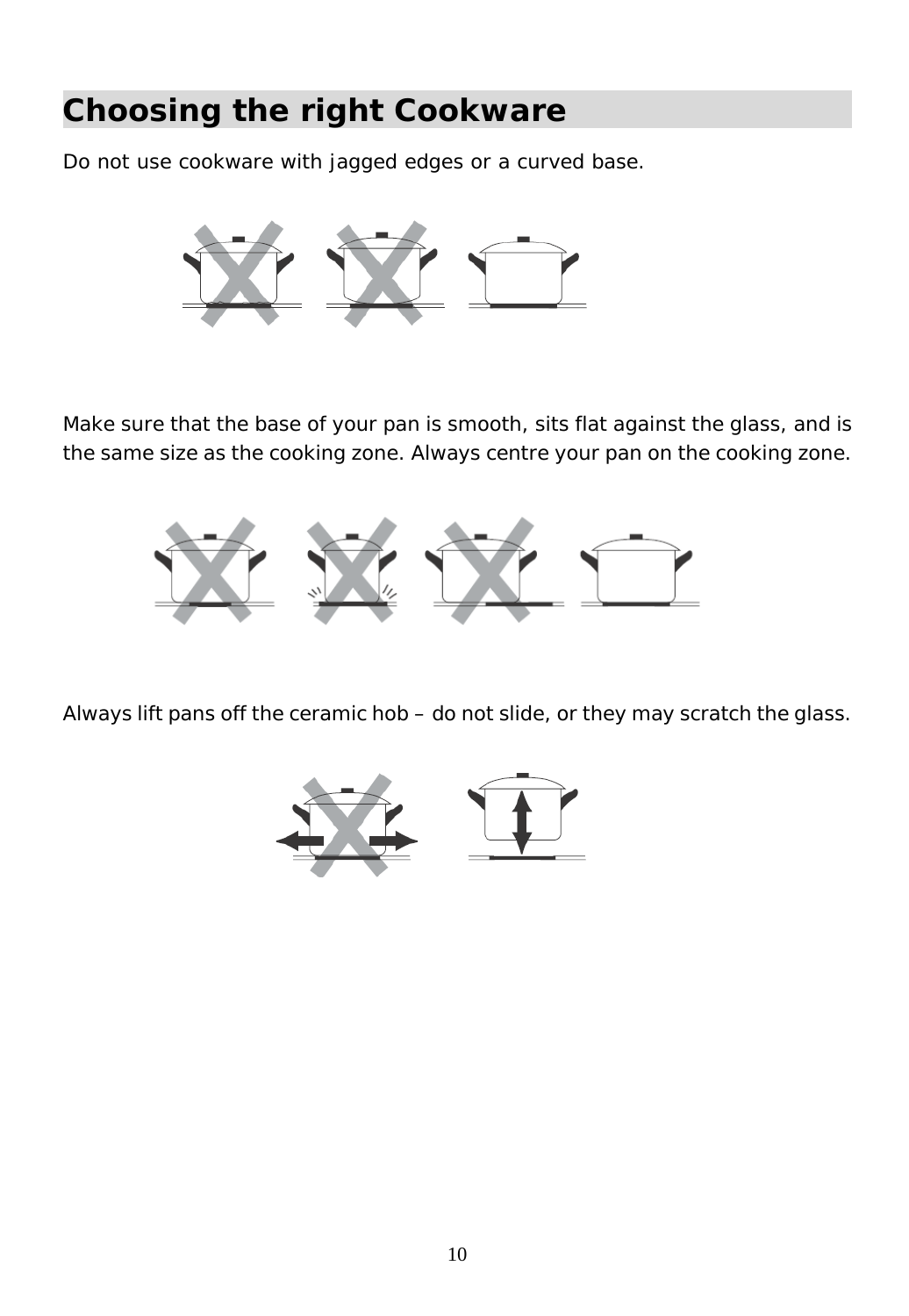## **Using your Ceramic Hob**

### **To start cooking**

- After power on, the buzzer beeps once, all the indicators light up for 1 second then go out, indicating that the ceramic hob has entered the state of standby mode.
- 1. Touch the ON/OFF control. all the indicators show "-"

- 2. Place a suitable pan on the cooking zone that you wish to use.
	- Make sure the bottom of the pan and the surface Of the cooking zone are clean and dry.

3. Touching the heating zone selection control







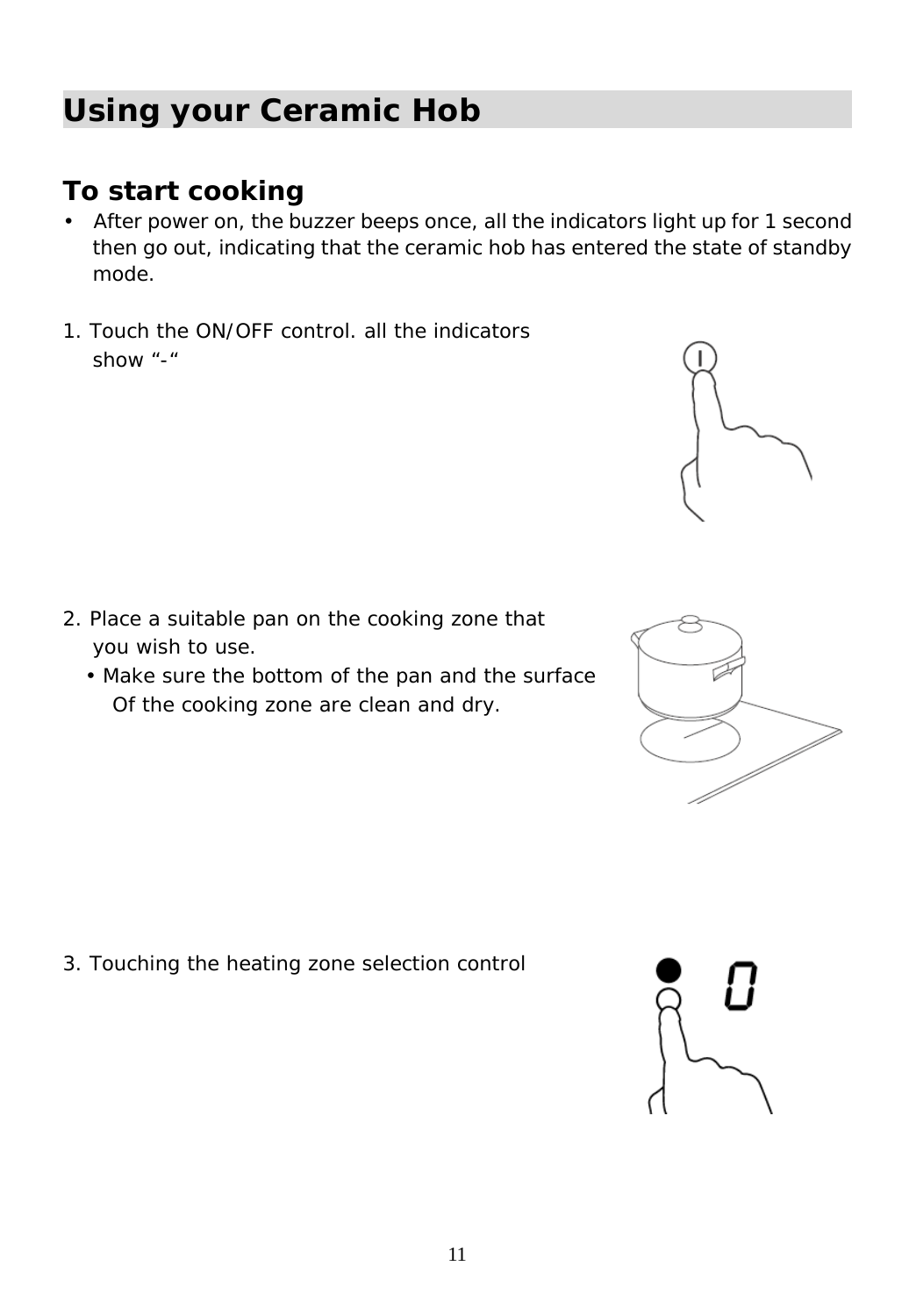- 4. Select a heat setting by touching the "-" or
	- "+" control.
	- If you don't choose a heat setting within 1 minute, the ceramic hob will automatically switch off. You will need to start again at step 1.
	- You can modify the heat setting at any time during cooking.
	- By holding down either of these buttons, the value will adjust up or down.

### **When you have finished cooking**

1. Touching the heating zone selection control that you wish to switch off



2. Turn the cooking zone off by scrolling down to " 0 " or touching "-" and "+" control together.



3. Turn the whole cooktop off by touching the  $ON/OFF$  ( $\bigcap$  control.



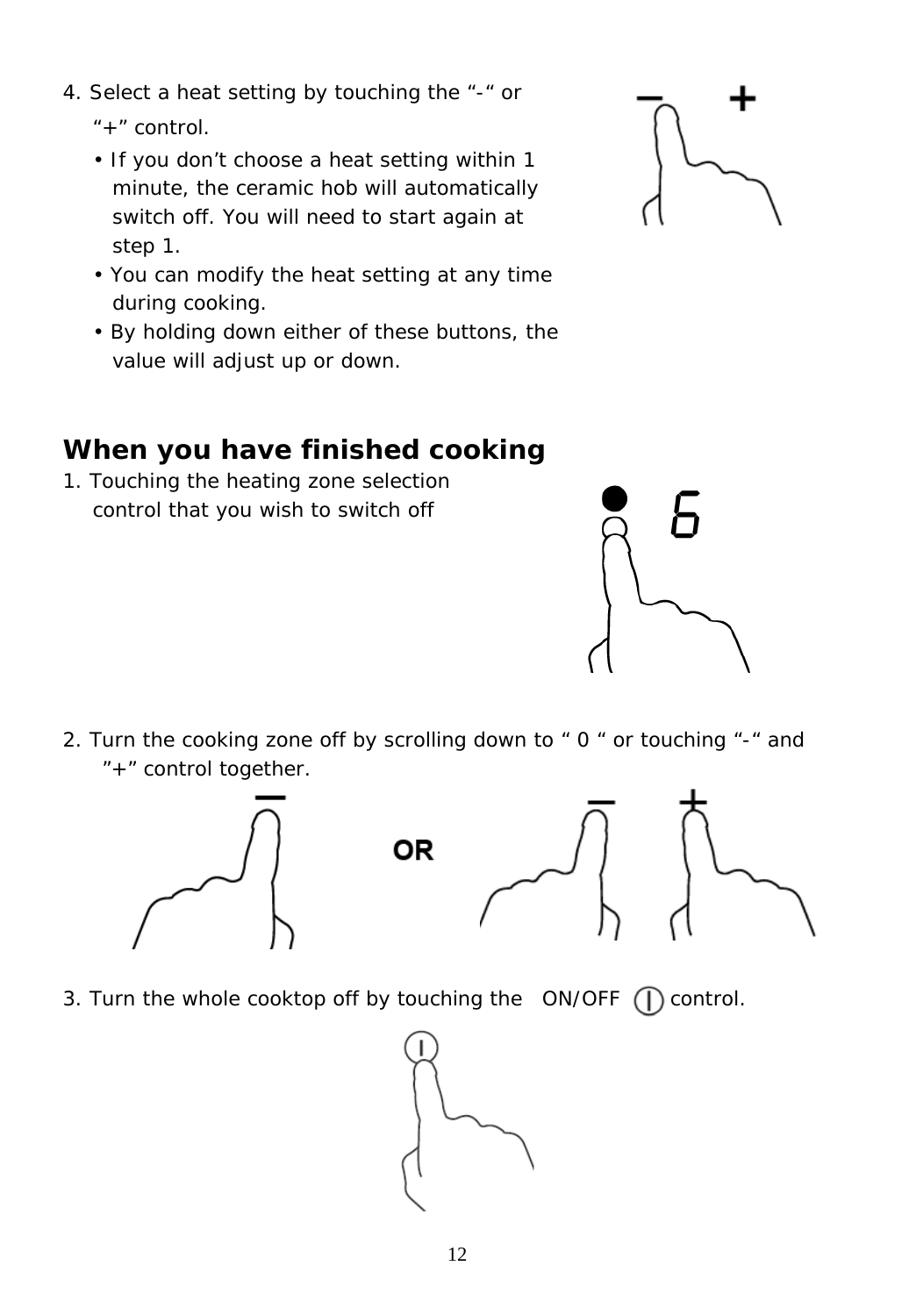#### 4. Beware of hot surfaces

"H" will show which cooking zone is hot to touch. It will disappear when the surface has cooled down to a safe temperature. It can also be used as an energy saving function if you want to heat further pans, use the hotplate that is still hot.



## **Locking the Controls**

- You can lock the controls to prevent unintended use (for example children accidentally turning the cooking zones on).
- When the controls are locked, all the controls except the ON/OFF control are disabled.

#### **To lock the controls**

Touch the keylock control. The timer indicator will show " Lo "

#### **To unlock the controls**

- 1. Make sure the ceramic hob is turned on.
- 2. Touch and hold the keylock control for a while.
- 3. You can now start using your ceramic hob.



When the hob is in the lock mode,all the controls are disable except theON/OFF, you can always turn the ceramic hob off with the ON/OFF control in an emergency, but you shall unlock the hob first in the next operation

### **Over-Temperature Protection**

A temperature sensor equipped can monitor the temperature inside the ceramic hob. When an excessive temperature is monitored, the ceramic hob will stop operation automatically.

### **Residual Heat Warning**

When the hob has been operating for some time,there will be some residual heat. The letter " H "appears to warn you to keep away from it.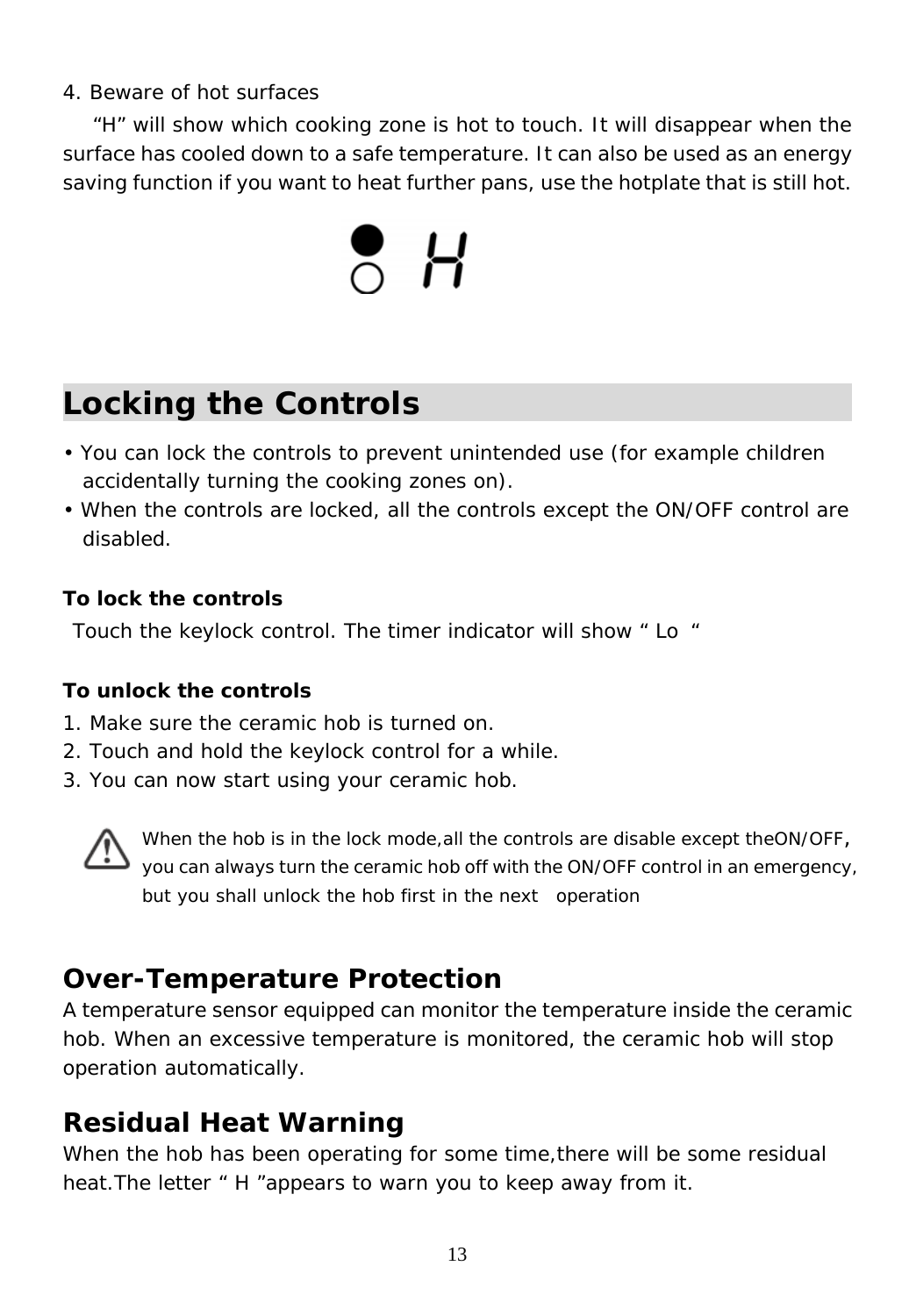### **Auto Shutdown**

Another safety feature of the hob is auto shutdown.This occurs whenever you forget to switch off a cooking zone.The default shutdown times are shown in the table below:

| <b>Power level</b>    |  | u | -<br>∽<br>ີ |  |   |  |
|-----------------------|--|---|-------------|--|---|--|
| Default working timer |  |   |             |  | ∽ |  |
| (hour)                |  |   |             |  |   |  |

## **Using the Timer**

You can use the timer in two different ways:

- You can use it as a minute minder. In this case, the timer will not turn any cooking zone off when the set time is up.
- You can set it to turn one cooking zone off after the set time is up.
- You can set the timer for up to 99 minutes.

### **Using the Timer as a Minute Minder**

#### **If you are not selecting any cooking zone**

- 1. Make sure the cooktop is turned on. Note: you can use the minute minder even if you're not selecting any cooking zones.
- 2. Touch the timer control,the timer indicator will flash.
- 3. Adjust the timer setting by touch the "-" or " $+$ " controls. The minute minder indicator will start flashing and will show in the timer display.
- Hint: Touch the "-" or "+" control of the timer once to decrease or increase by 1 minute.

Touch and hold the "-"or"+" control of the timer to decrease or increase by 10 minutes.



If the setting time exceeds 99 minutes, the timer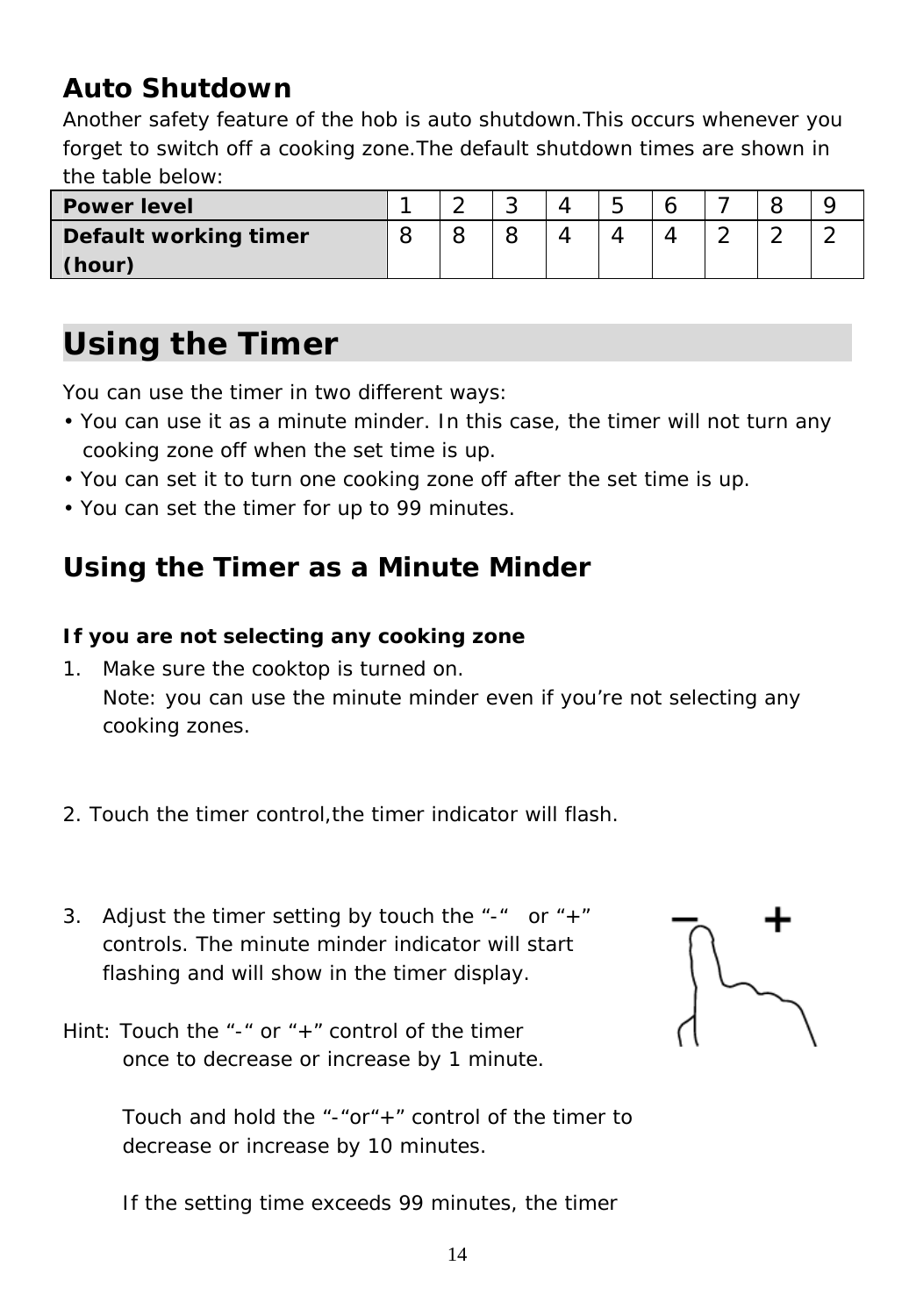will automatically return to 0 minute.

4. Touching the"-" and "+" together, the timer is cancelled, and the"--" will show in the minute display.



- 5. When the time is set, it will begin to count down immediately. The display will show the remaining time and the timer indicator will flash for 5 seconds.
- 6. Buzzer will bips for 30 seconds and the timer indicator shows "- - " when the setting time finished.

### **Setting the timer to turn one cooking zone off**

1. Touching the heating zone selection control

- 2. Touch the timer control,the timer indicator show "10"
- 3. Set the time by touching the or control of the timer

Hint: Touch the "-" or "+" control of the timer



Ц

 $\bigcirc$   $\frac{1}{2}$   $\frac{1}{2}$   $\frac{1}{2}$ 

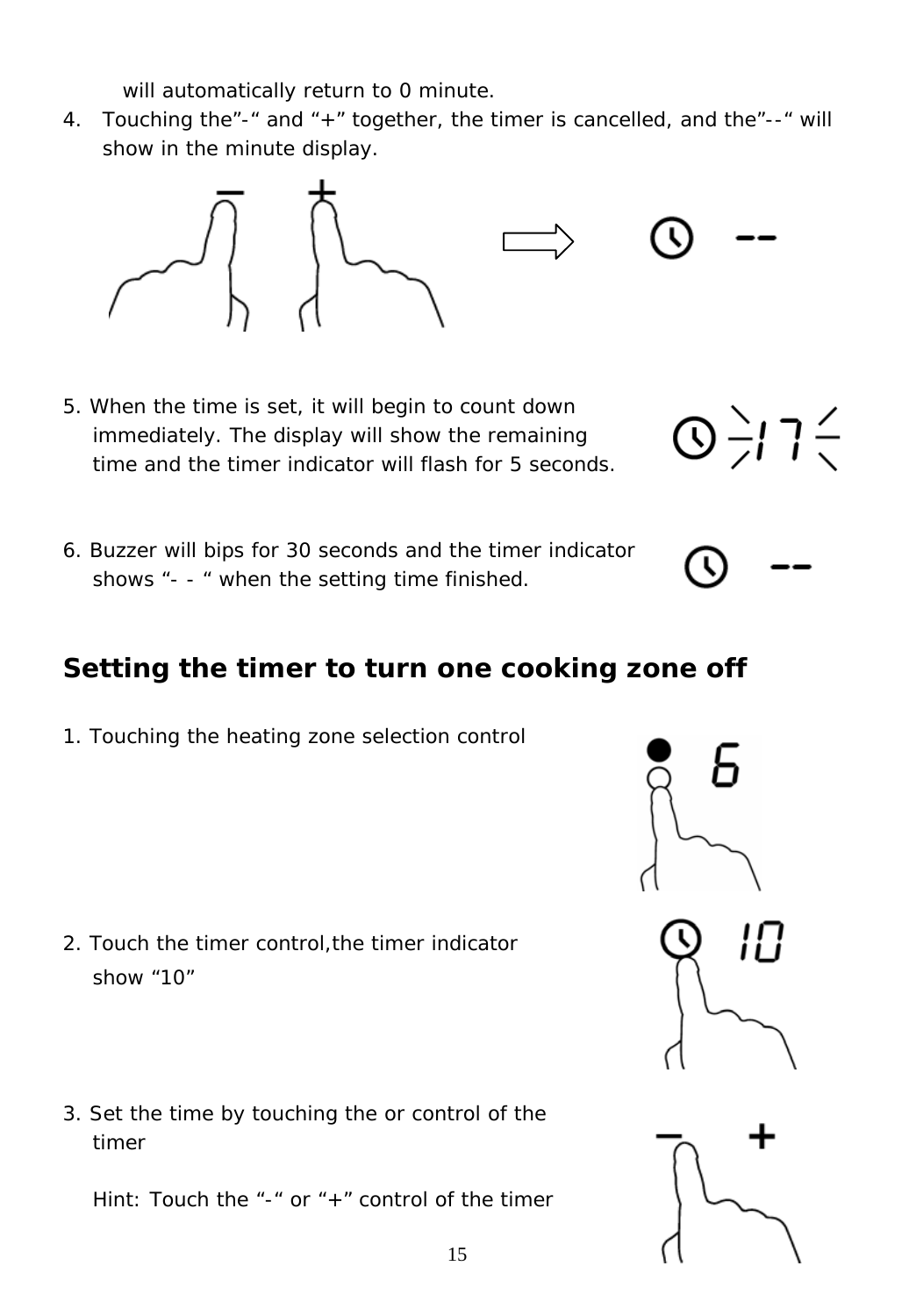once will decrease or increase by 1 minute. Touch and hold the "-" or "+" control of the timer will decrease or increase by 10 minutes.

If the setting time exceeds 99 minutes, the timer will automatically return to 0 minute.

4. Touching the "-" and "+" together , the timer is cancelled, and the will show "--" in the minute display.



 $\bigcirc$   $\frac{1}{2}$  7  $\frac{2}{3}$ 

5. When the time is set, it will begin to count down immediately. The display will show the remaining time and the timer indicator flash for 5 seconds.

NOTE: The red dot next to power level indicator will illuminate indicating that zone is selected.

- 6. When cooking timer expires, the corresponding cooking zone will be switch off automatically.
	- NOTE: If you want to change the time after the timer is set, you have to start from step 1

## **Cooking Guidelines**



Take care when frying as the oil and fat heat up very quickly, particularly if you're using PowerBoost. At extremely high termperatures oil and fat will ignite spontaneously and this presents a serious fire risk.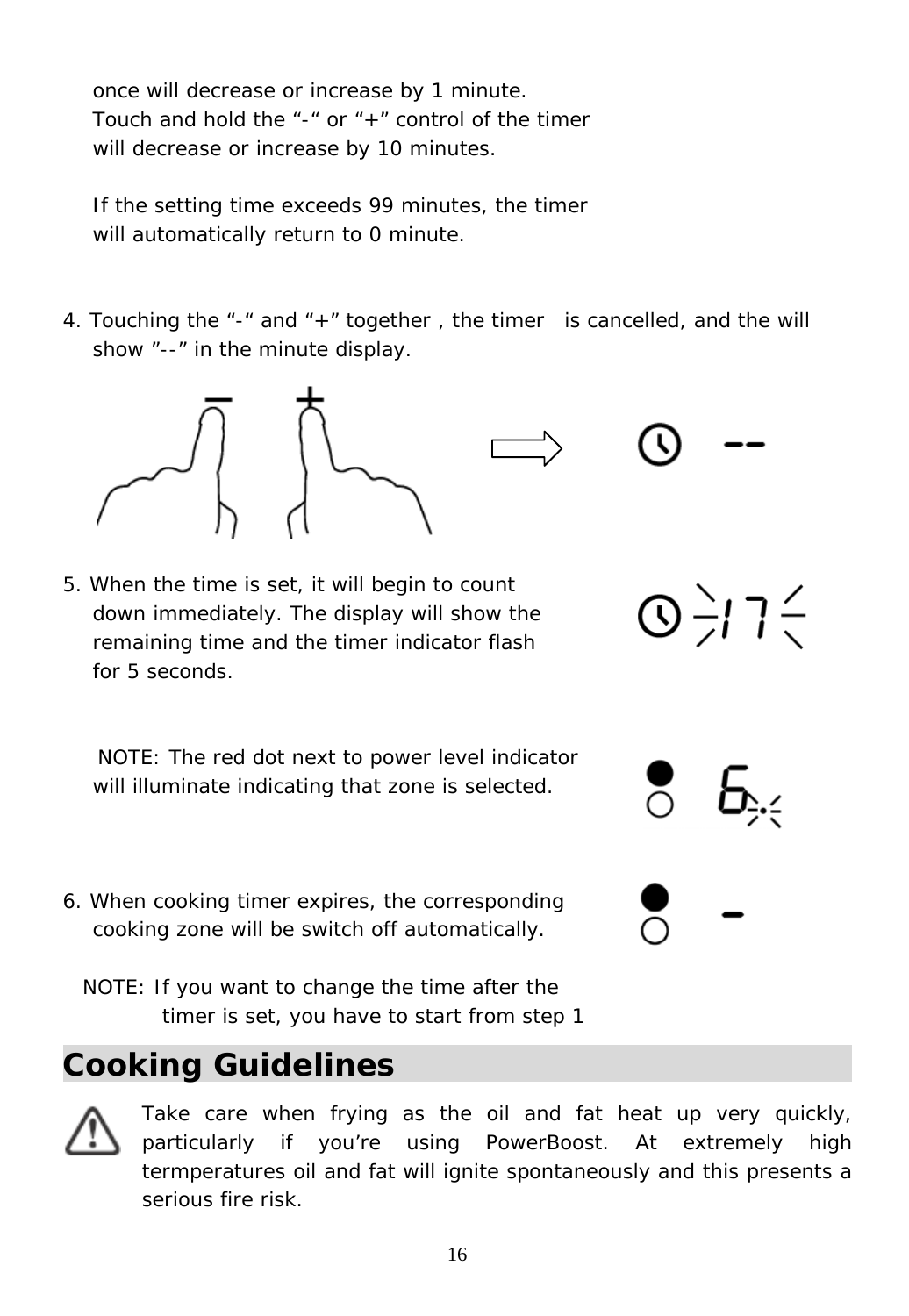## **Cooking Tips**

- When food comes to the boil, reduce the temperature setting.
- Using a lid will reduce cooking times and save energy by retaining the heat.
- Minimise the amount of liquid or fat to reduce cooking times.
- Start cooking on a high setting and reduce the setting when the food has heated through.

### **Simmering, cooking rice**

- Simmering occurs below boiling point, at around 85˚C, when bubbles are just rising occasionally to the surface of the cooking liquid. It is the key to delicious soups and tender stews because the flavours develop without overcooking the food. You should also cook egg-based and flourthickened sauces below boiling point.
- Some tasks, including cooking rice by the absorption method, may require a setting higher than the lowest setting to ensure the food is cooked properly in the time recommended.

### **Searing steak**

To cook juicy flavoursome steaks:

- 1. Stand the meat at room temperature for about 20 minutes before cooking.
- 2. Heat up a heavy-based frying pan.
- 3. Brush both sides of the steak with oil. Drizzle a small amount of oil into the hot pan and then lower the meat onto the hot pan.
- 4. Turn the steak only once during cooking. The exact cooking time will depend on the thickness of the steak and how cooked you want it. Times may vary from about 2 – 8 minutes per side. Press the steak to gauge how cooked it is – the firmer it feels the more 'well done' it will be.
- 5. Leave the steak to rest on a warm plate for a few minutes to allow it to relax and become tender before serving.

### **For stir-frying**

- 1. Choose an ceramic compatible flat-based wok or a large frying pan.
- 2. Have all the ingredients and equipment ready. Stir-frying should be quick. If cooking large quantities, cook the food in several smaller batches.
- 3. Preheat the pan briefly and add two tablespoons of oil.
- 4. Cook any meat first, put it aside and keep warm.
- 5. Stir-fry the vegetables. When they are hot but still crisp, turn the cooking zone to a lower setting, return the meat to the pan and add your sauce.
- 6. Stir the ingredients gently to make sure they are heated through.
- 7. Serve immediately.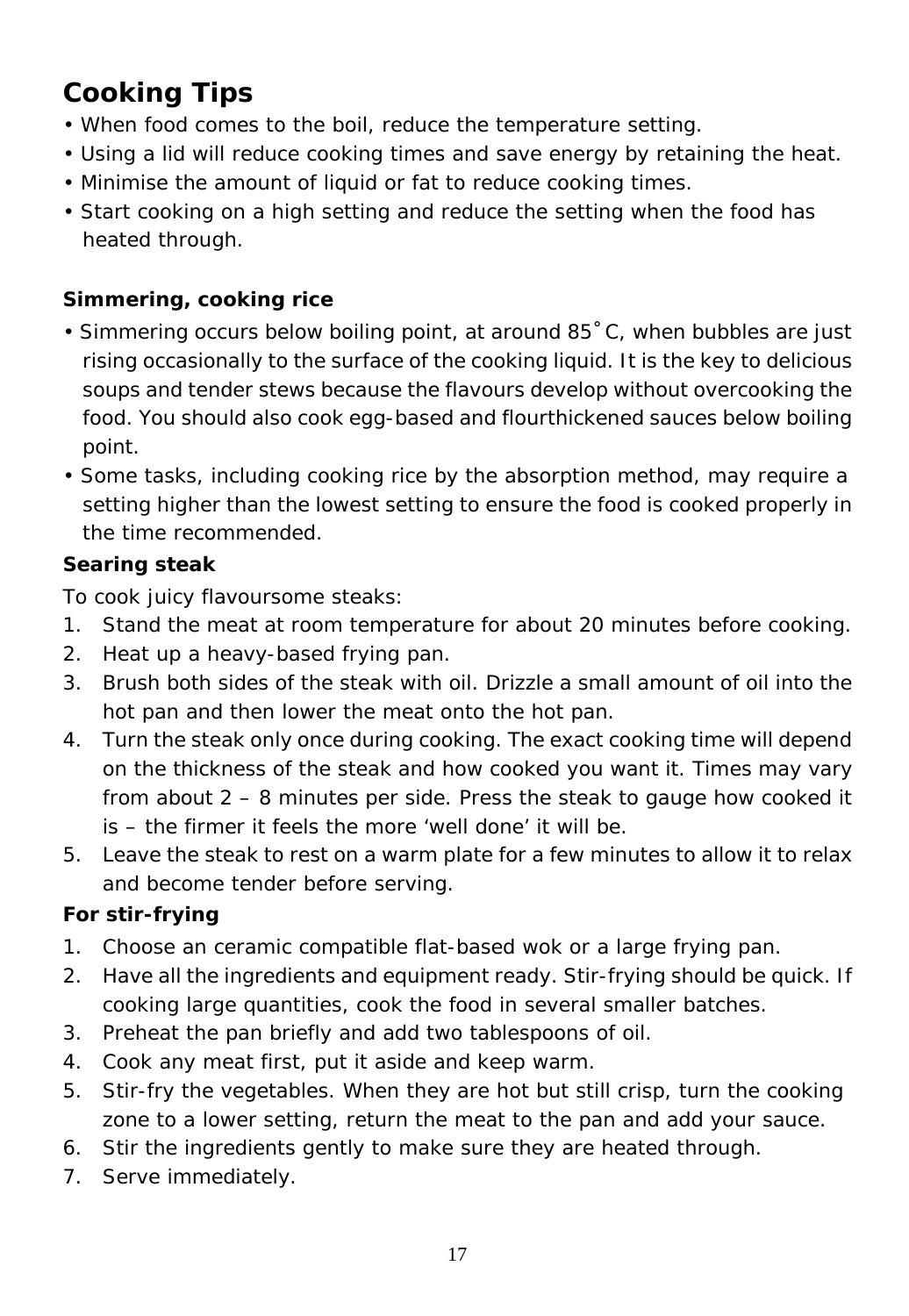# **Heat Settings**

The settings below are guidelines only. The exact setting will depend on several factors, including your cookware and the amount you are cooking. Experiment with the induction hob to find the settings that best suit you.

| Heat setting | Eignung                                                  |
|--------------|----------------------------------------------------------|
| $1 - 2$      | • delicate warming for small amounts of food             |
|              | • melting chocolate, butter, and foods that burn quickly |
|              | • gentle simmering                                       |
|              | • slow warming                                           |
| $3 - 4$      | • reheating                                              |
|              | • rapid simmering                                        |
|              | • cooking rice                                           |
| $5 - 6$      | • pancakes                                               |
| $7 - 8$      | • sautéing                                               |
|              | • cooking pasta                                          |
| 9            | • stir-frying                                            |
|              | • searing                                                |
|              | bringing soup to the boil<br>٠                           |
|              | boiling water                                            |

## **Care and Cleaning**

| What?                                                                                                                     | How?                                                                                                                                                                                                                                         | Important!                                                                                                                                                                                                                                                                                                                                                                                                                                           |
|---------------------------------------------------------------------------------------------------------------------------|----------------------------------------------------------------------------------------------------------------------------------------------------------------------------------------------------------------------------------------------|------------------------------------------------------------------------------------------------------------------------------------------------------------------------------------------------------------------------------------------------------------------------------------------------------------------------------------------------------------------------------------------------------------------------------------------------------|
| Everyday soiling on<br>glass (fingerprints,<br>marks, stains left by<br>food or non-sugary<br>spillovers on the<br>glass) | 1. Switch the power to the<br>cooktop off.<br>2. Apply a cooktop cleaner<br>while the glass is still warm<br>(but not hot!)<br>3. Rinse and wipe dry with a<br>clean cloth or paper towel.<br>4. Switch the power to the<br>cooktop back on. | • When the power to the cooktop is<br>switched off, there will be no 'hot<br>surface' indication but the cooking<br>zone may still be hot! Take extreme<br>care.<br>• Heavy-duty scourers, some nylon<br>scourers and harsh/abrasive<br>cleaning agents may scratch the<br>glass. Always read the label to<br>check if your cleaner or scourer is<br>suitable.<br>• Never leave cleaning residue on the<br>cooktop: the glass may become<br>stained. |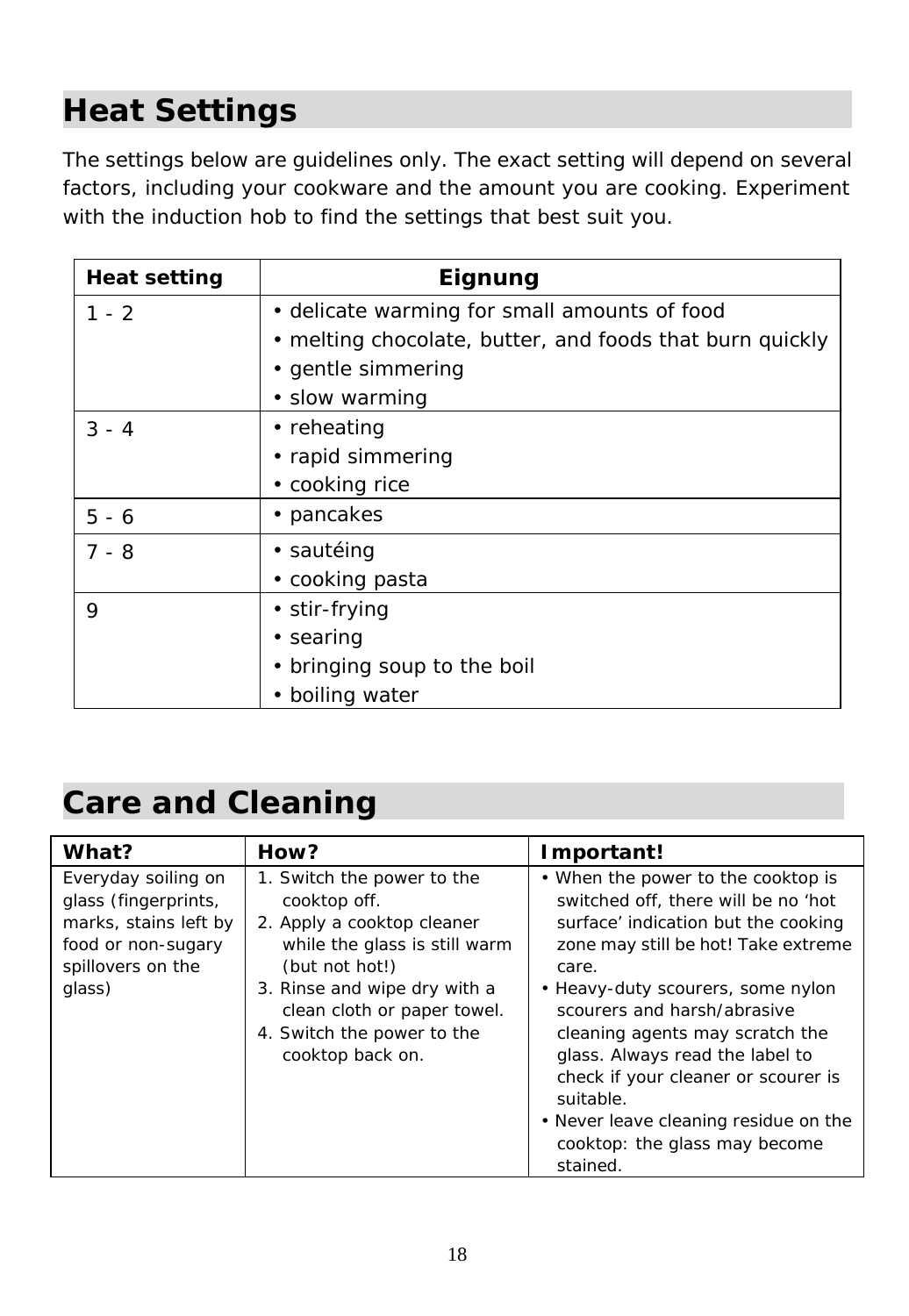| Boilovers, melts,    | Remove these immediately            | • Remove stains left by melts and    |
|----------------------|-------------------------------------|--------------------------------------|
| and                  | with a fish slice, palette knife or | sugary food or spillovers as soon    |
| hot sugary spills on | razor blade scraper suitable for    | as possible. If left to cool on the  |
| the glass            | ceramic glass cooktops, but         | glass, they may be difficult to      |
|                      | beware of hot cooking zone          | remove or even permanently           |
|                      | surfaces:                           | damage the glass surface.            |
|                      | 1. Switch the power to the          | • Cut hazard: when the safety cover  |
|                      | cooktop off at the wall.            | is retracted, the blade in a scraper |
|                      | 2. Hold the blade or utensil at a   | is razor-sharp. Use with extreme     |
|                      | 30° angle and scrape the            | care and always store safely and     |
|                      | soiling or spill to a cool area     | out of reach of children.            |
|                      | of the cooktop.                     |                                      |
|                      | 3. Clean the soiling or spill up    |                                      |
|                      | with a dish cloth or paper          |                                      |
|                      | towel.                              |                                      |
|                      | 4. Follow steps 2 to 4 for          |                                      |
|                      | 'Everyday soiling on glass'         |                                      |
|                      | above.                              |                                      |
| Spillovers on the    | 1. Switch the power to the          | • The cooktop may beep and turn      |
| touch controls       | cooktop off.                        | itself off, and the touch controls   |
|                      | 2. Soak up the spill                | may not function while there is      |
|                      | 3. Wipe the touch control area      | liquid on them. Make sure you wipe   |
|                      | with a clean damp sponge or         | the touch control area dry before    |
|                      | cloth.                              | turning the cooktop back on.         |
|                      | 4. Wipe the area completely         |                                      |
|                      | dry                                 |                                      |
|                      | with a paper towel.                 |                                      |
|                      | 5. Switch the power to the          |                                      |
|                      | cooktop back on.                    |                                      |

# **Hints and Tips**

| Problem                                         | Possible causes                                                                                                                          | What to do                                                                                                                                                                                                                                              |
|-------------------------------------------------|------------------------------------------------------------------------------------------------------------------------------------------|---------------------------------------------------------------------------------------------------------------------------------------------------------------------------------------------------------------------------------------------------------|
| The cooktop cannot<br>Be turned on.             | No power.                                                                                                                                | Make sure the cooktop is connected<br>to the power supply and that it is<br>switched on.<br>Check whether there is a power<br>outage in your home or area. If<br>you've checked everything and the<br>problem persists, call a qualified<br>technician. |
| The touch controls are<br>unresponsive.         | The controls are locked.                                                                                                                 | Unlock the controls. See section<br>'Using your ceramic cooktop' for<br>instructions.                                                                                                                                                                   |
| The touch controls are<br>difficult to operate. | There may be a slight film of<br>water over the controls or you<br>may be using the tip of your<br>finger when touching the<br>controls. | Make sure the touch control area is<br>dry and use the ball of your finger<br>when touching the controls.                                                                                                                                               |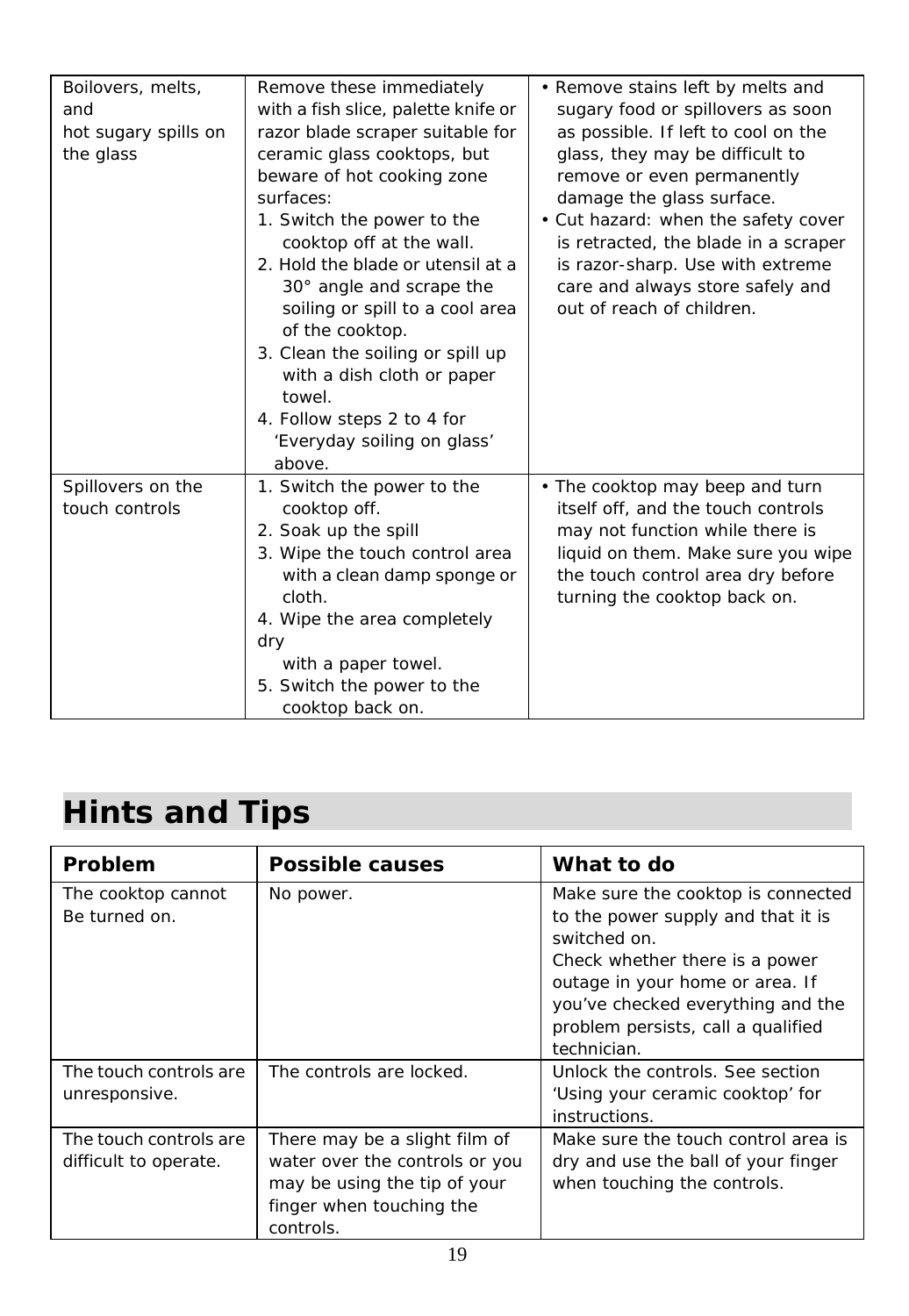| The glass is being<br>scratched.                   | Rough-edged cookware.                                                                                                | Use cookware with flat and smooth<br>bases. See 'Choosing the right<br>cookware'. |
|----------------------------------------------------|----------------------------------------------------------------------------------------------------------------------|-----------------------------------------------------------------------------------|
|                                                    | Unsuitable, abrasive scourer or<br>cleaning products being used.                                                     | See 'Care and cleaning'.                                                          |
| Some pans make<br>crackling or clicking<br>noises. | This may be caused by the<br>construction of your cookware<br>(layers of different metals<br>vibrating differently). | This is normal for cookware and<br>does not indicate a fault.                     |

## **Technical Specification**

| Cooking Hob                     | CACC30            |  |
|---------------------------------|-------------------|--|
| Cooking Zones                   | 2 Zones           |  |
| <b>Supply Voltage</b>           | 220-240V~ 50/60Hz |  |
| Installed Electric Power        | 3000 W            |  |
| Product Size DxWxH(mm)          | 288X520X55        |  |
| Building-in Dimensions AxB (mm) | 268X500           |  |

Weight and Dimensions are approximate. Because we continually strive to improve our products we may change specifications and designs without prior notice.

## **Installation**

### **Selection of installation equipment**

1. Cut out the work surface according to the sizes shown in the drawing. For the purpose of installation and use, a minimum of 50mm space shall be preserved around the hole.

Be sure the thickness of the work surface is at least 30mm. Please select heat-resistant work surface material to avoid larger deformation caused by the heat radiation from the hotplate. As shown below: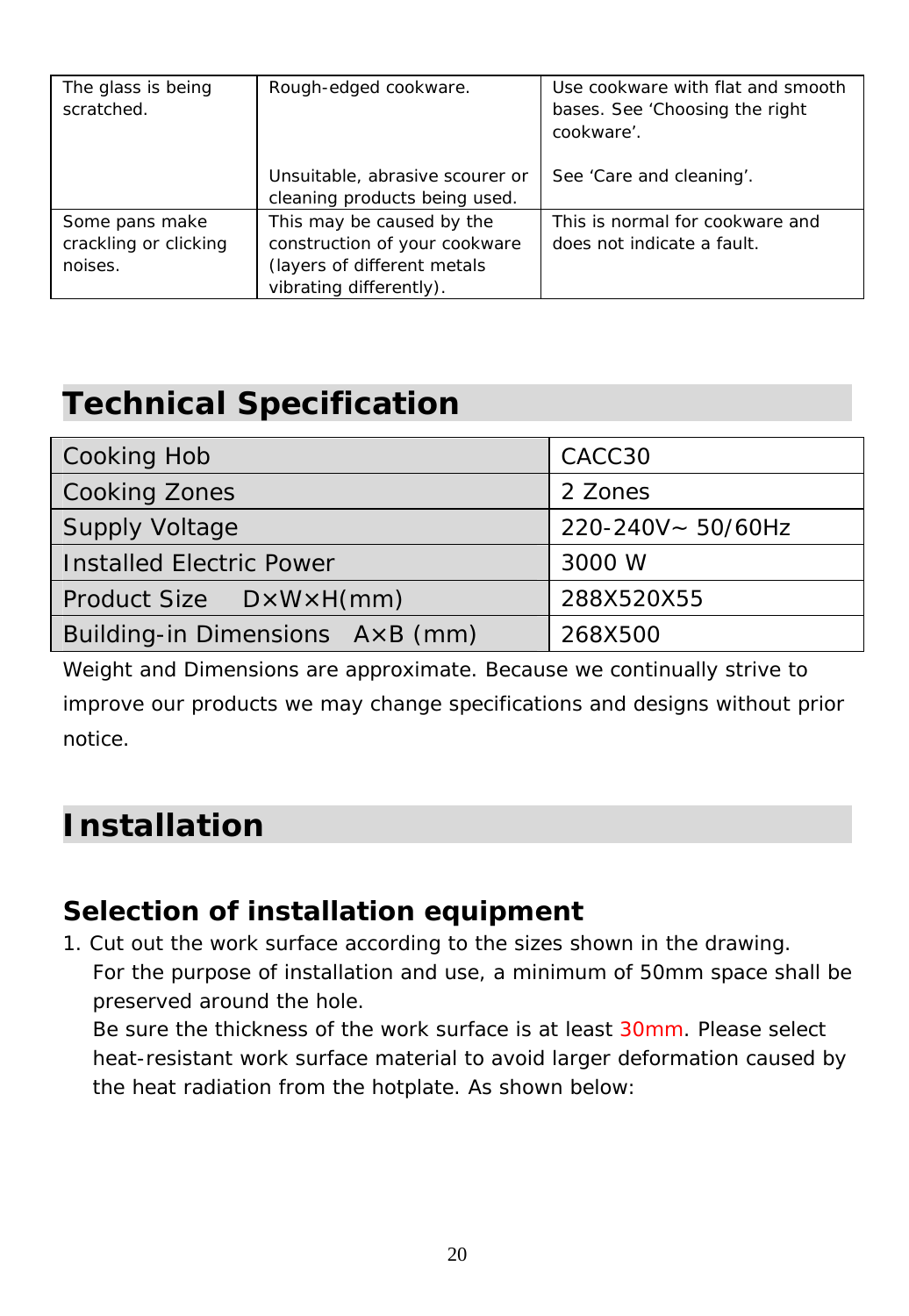

| $268+4$<br>-0<br>mm | $500 + 4$<br>mm<br>-0 | 50mm mini   50mm mini | 50mm mini   50mm | mini |
|---------------------|-----------------------|-----------------------|------------------|------|

2. The ceramic cooker hob can be used on the table top of cabinet.The ceramic hob should be placed horizontally. As shown below:



| 50mm mini   50mm mini |  |
|-----------------------|--|

Under any circumstances, make sure the ceramic cooker hob is well ventilated and the air inlet and outlet are not blocked. Ensure the ceramic cooker hob is in good work state. As shown below



Note: The safety distance between the hotplate and the cupboard above the hotplate should be at least 760mm.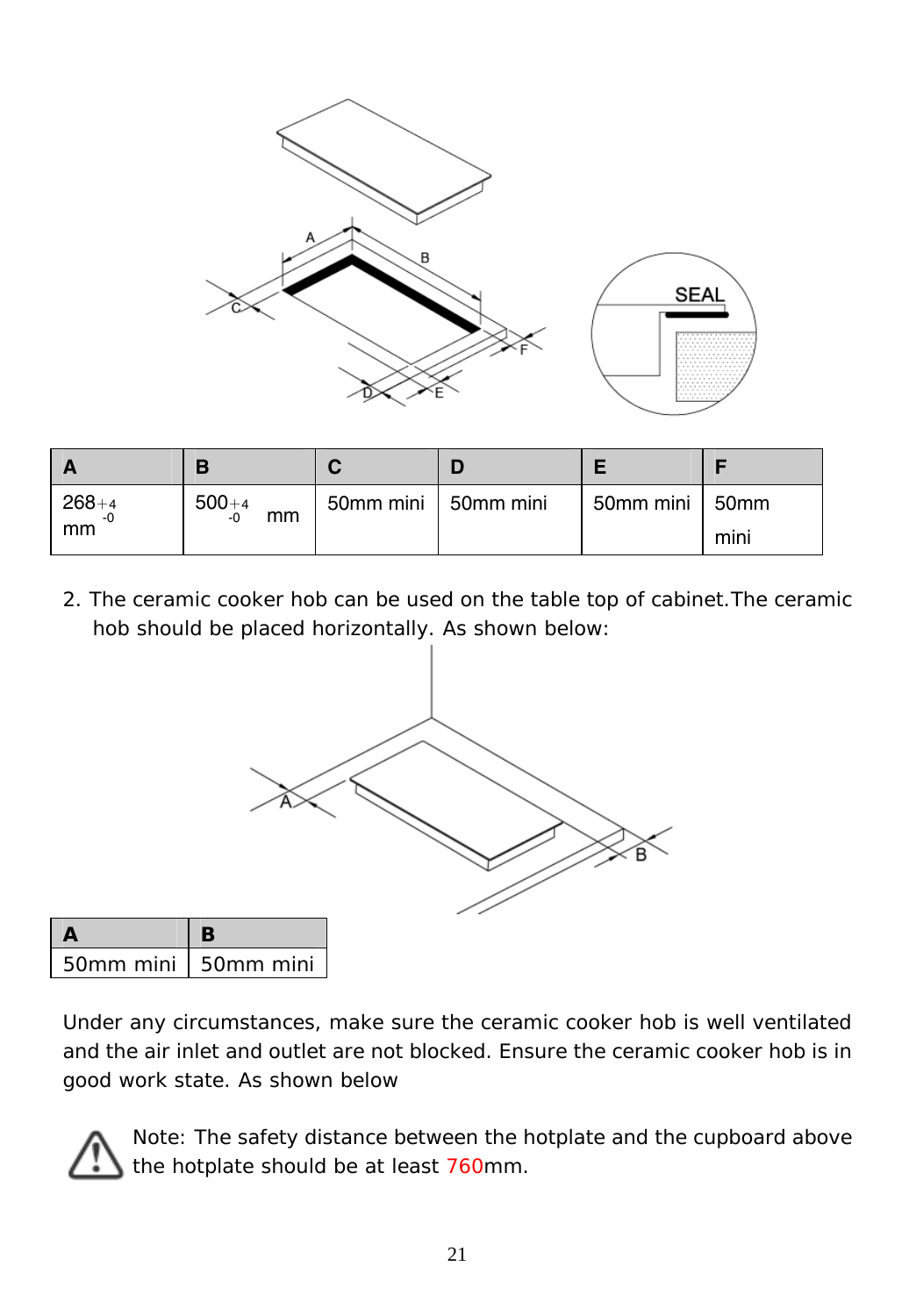| ೠ<br>▒<br>Ш<br>B<br>0 <sub>0</sub><br>c<br>₩ | ŧ<br>Î<br>Ĩ<br>$\overline{a}$<br>÷<br>ŧ |
|----------------------------------------------|-----------------------------------------|
| D<br>в                                       | ٠<br>×                                  |

|     | $A(mm)$ $B(mm)$ $C(mm)$ $D$ |  |                                           |
|-----|-----------------------------|--|-------------------------------------------|
| 760 |                             |  | 50 mini 30 mini Air intake Air exit 10 mm |

### **Before locating the fixing brackets**

The unit should be placed on a stable, smooth surface (use the packaging). Do not apply force onto the controls protruding from the hob.

Fix the hob on the work surface by screw four brackets on the bottom of hob (see picture) after installation. Adjust the bracket position to suit for different work surface's thickness.



### **Cautions**

- 1. The ceramic cooker hob must be installed by qualified personnel or technicians. We have professionals at your service. Please never conduct the operation by yourself.
- 2. The ceramic cooker hob shall not be mounted to cooling equipment,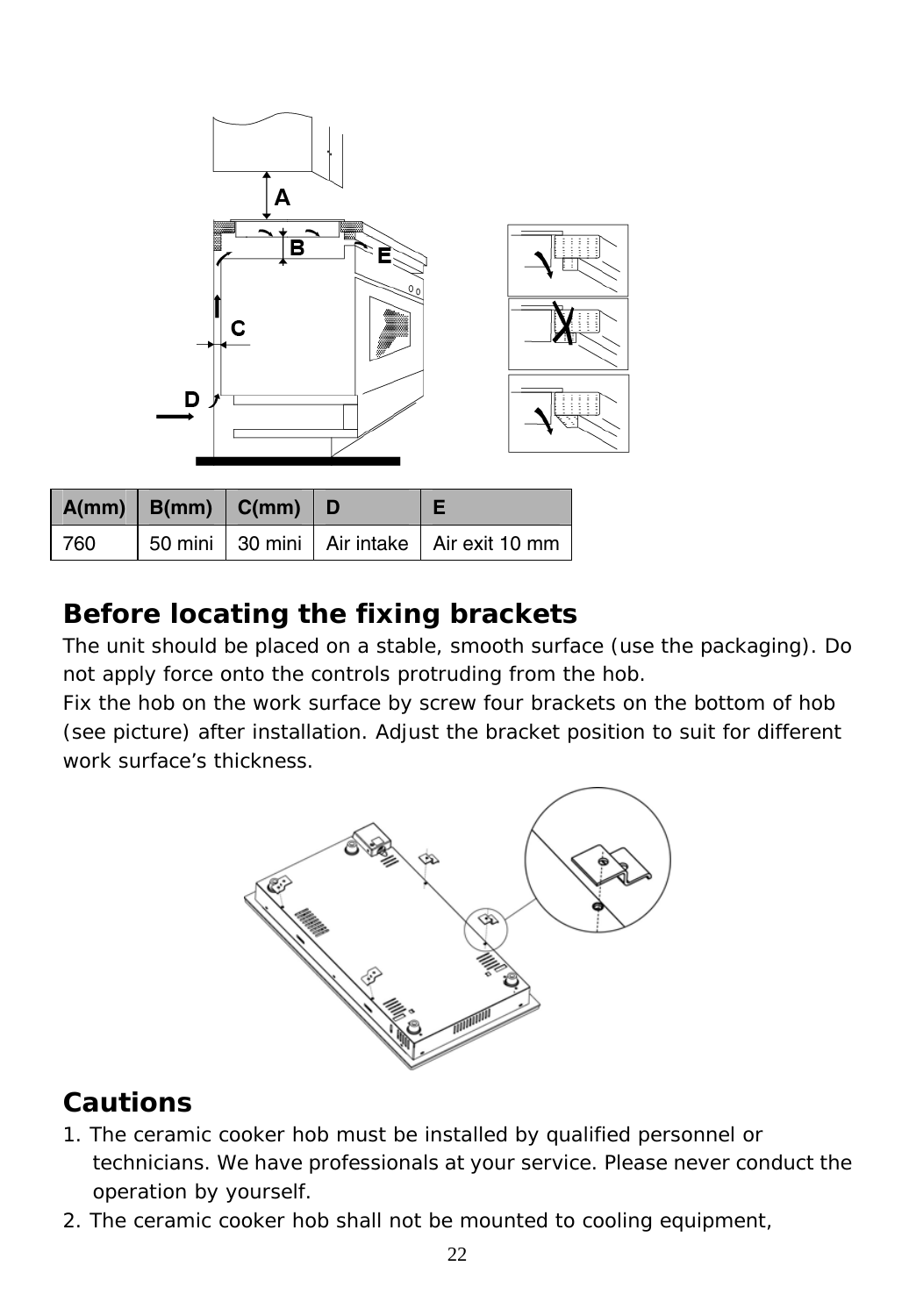dishwashers and rotary dryers.

3. The ceramic cooker hob shall be installed such that better heat radiation can be ensured to enhance its reliability.

4. The wall and induced heating zone above the work surface shall withstand heat.

- 5. To avoid any damage, the sandwich layer and adhesive must be resistant to heat.
- 6. A steam cleaner is not to be used.

7. This ceramic can be connected only to a supply with system impedance no more

than 0.427 ohm. In case necessary, please consult your supply authority for system impedance information.

## **Connecting the hob to the mains power supply**

The power supply should be connected in compliance with the relevant standard,or a single-pole circuit breaker.the method of connection is shown below.



- 1. If the cable is damaged or needs replacing, this should be done by an after-sales technician using the proper tools, so as to avoid any accidents.
- 2. If the appliance is being connected directly to the mains supply, an omnipolar circuit breaker must be installed with a minimum gap of 3mm between the contacts.
- 3. The installer must ensure that the correct electrical connection has been made and that it complies with safety regulations.
- 4. The cable must not be bent or compressed.
- 5. The cable must be checked regularly and only replaced by a properly qualified person.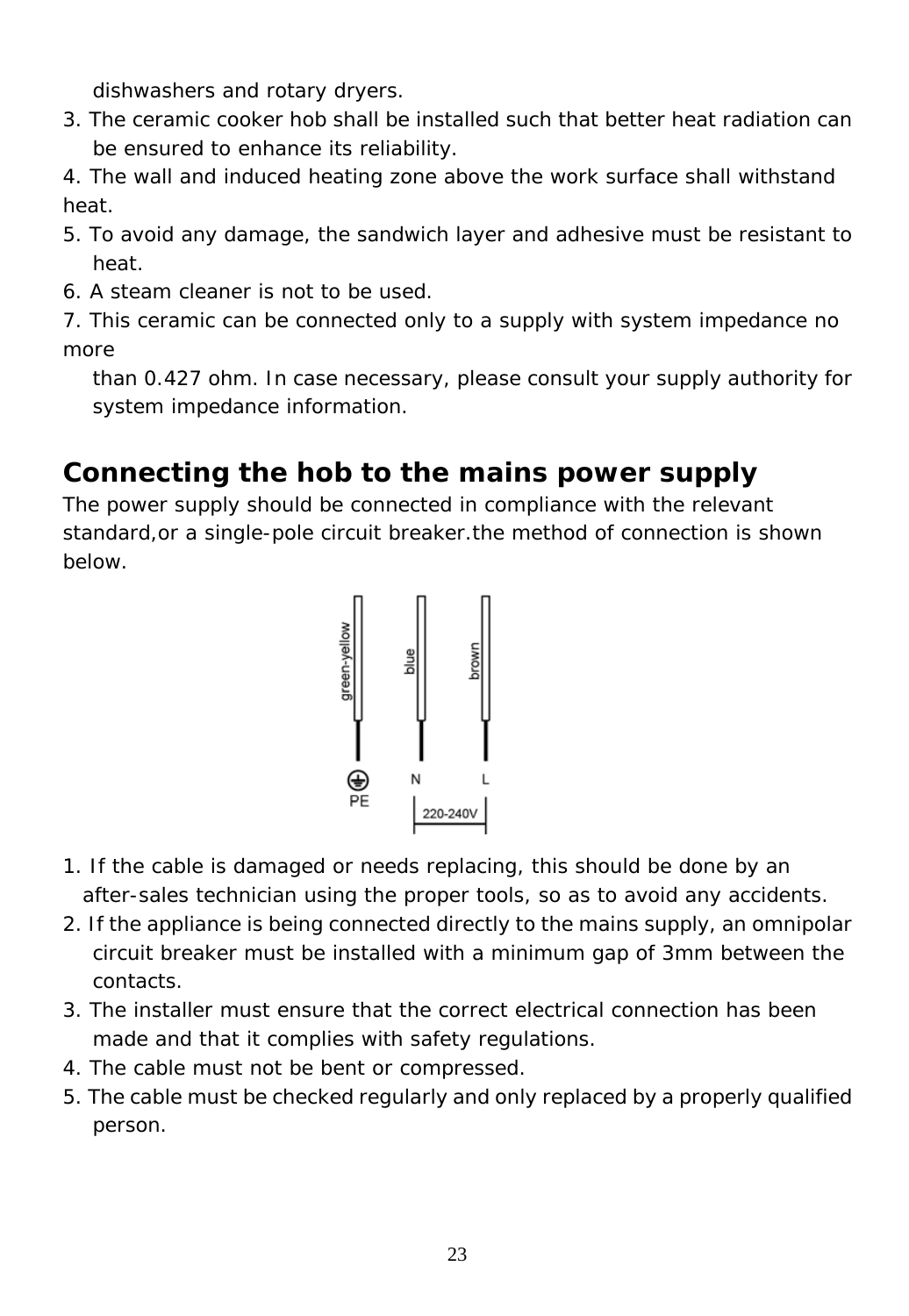|                                                                    | This appliance is labeled in compliance with European directive<br>2002/96/EC for Waste Electrical and Electronic Equipment (WEEE).<br>By ensuring that this appliance is disposed of correctly, you will<br>help prevent any possible damage to the environment and to<br>human health, which might otherwise be caused if it were disposed<br>of in the<br>wrong way.<br>The symbol on the product indicates that it may not be treated as<br>normal household waste. It should be taken to a collection point for<br>the recycling of electrical and electronic goods. |
|--------------------------------------------------------------------|---------------------------------------------------------------------------------------------------------------------------------------------------------------------------------------------------------------------------------------------------------------------------------------------------------------------------------------------------------------------------------------------------------------------------------------------------------------------------------------------------------------------------------------------------------------------------|
| DI SPOSAL: Do not<br>dispose this product<br>as unsorted municipal | This appliance requires specialist waste disposal. For further<br>information regarding the treatment, recover and recycling of this<br>product please contact your local council, your household waste<br>disposal service, or the shop where you purchased it.                                                                                                                                                                                                                                                                                                          |
| waste. Collection of<br>such waste separately                      | For more detailed information about treatment, recovery and                                                                                                                                                                                                                                                                                                                                                                                                                                                                                                               |
| for special treatment is                                           | recycling of this product, please contact your local city office, your                                                                                                                                                                                                                                                                                                                                                                                                                                                                                                    |
| necessary.                                                         | household waste disposal service or the shop where you purchased<br>the product.                                                                                                                                                                                                                                                                                                                                                                                                                                                                                          |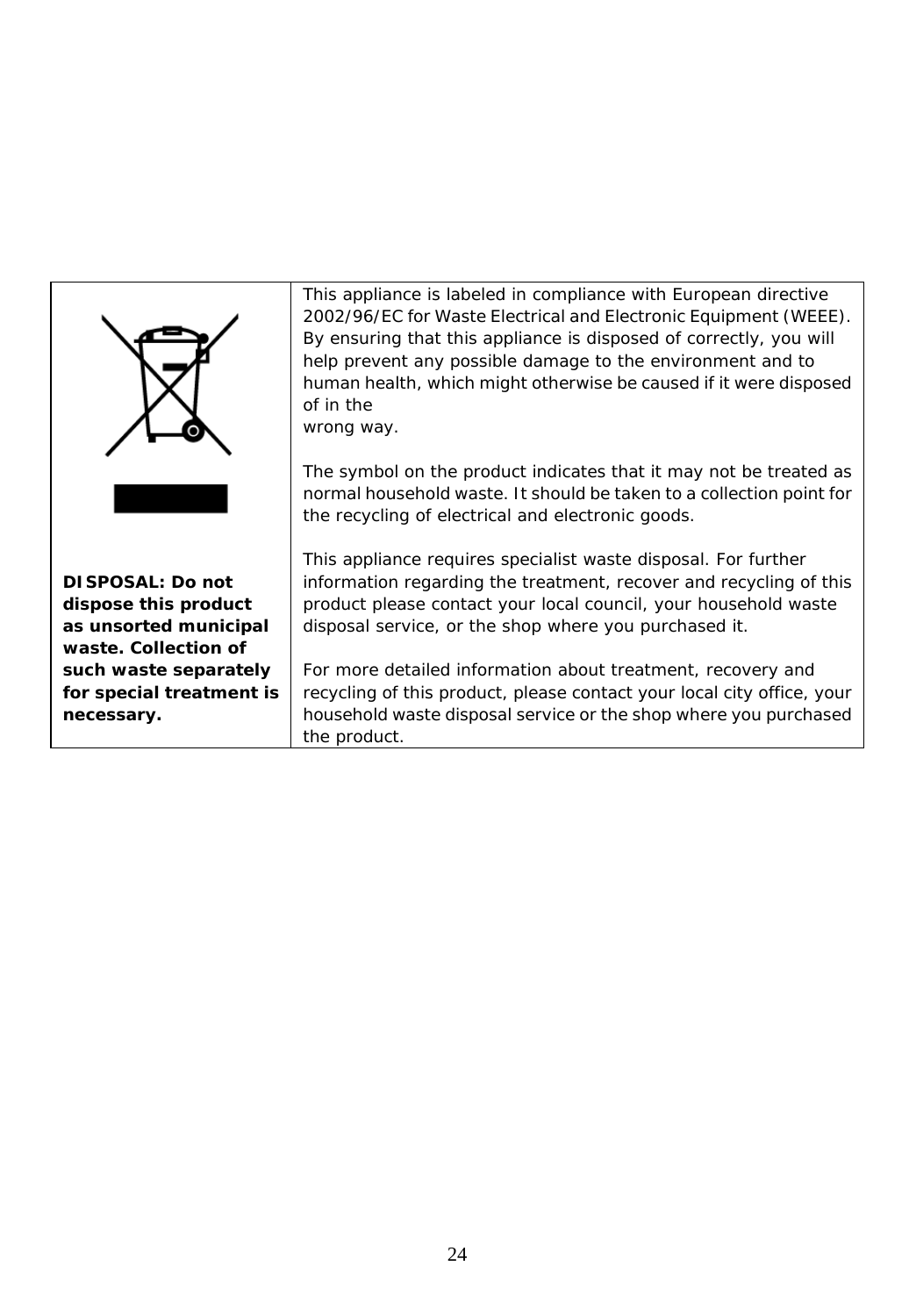# **Warranty Card**



**Worldwide Appliances Pty Limited A.B.N. 45868077422**

**Office:**

**48-50 Moore Street, Leichhardt N.S.W 2040 Post:**

**Locked Bag 3000, Annandale, N.S.W 2038 P: 1300 856 411**

#### **WARRANTY REGISTRATION**

Your ongoing satisfaction with your artusi product is important to us. We ask that you complete the enclosed Warranty Registration Card and return it to us so that we have a record of the artusi product purchased by you.

#### **PRIVACY**

Worldwide Appliances respects your privacy and is committed to handling your personal information in accordance with the National Privacy Principles and the Privacy Act 1988 (Cth). A copy of the Worldwide Appliances Privacy Policy is available at www.artusi.com.au. Worldwide Appliances will not disclose any personal information set out in the Warranty Registration Card ("Personal Information") without your consent unless required by:

1. law;

2. any Worldwide Appliances related company;

3. any service provider which provide services to artusi or assist artusi in providing services (including repair and warranty services) to customers. Our purpose in collecting the Personal Information is

to keep a record of the artusi product purchased by you, in order to provide a better warranty service to you in the unlikely event that there is a problem with your artusi product. Worldwide Appliances may contact you at any one or more of the address, email address or telephone numbers set out in the Warranty Registration Card. Please contact artusi on 1300 694 583 should you not wish to be contacted by Worldwide Appliances.

#### **WARRANTY**

#### 1. Warranty

Worldwide Appliances warrants that each artusi product will remain, for a period of either 12 months or 24 months of warranty. All Warranties are valid from the original date of purchase, And warranty claims must be accompanied by the proof of purchase.

#### **24 months warranty products:**

All Built-in Appliances – Limited to Ovens, Gas, Induction and Electric Cooktops, and All **Rangehoods** 

Freestanding Cookers - Gas and Electric Models (900mm Width)

Dishwashers - Freestanding, Fully Integrated, Semi Integrated and built-in

#### **12 months warranty products:**

Freestanding Cookers - Gas and Electric Models in 50cm, 54cm and 60cm Widths

Portable Appliances\* – Benchtop Models and Portable Gas Models

#### 2. What is not Covered by the Warranty.

The Warranty does not apply if an artusi product is defective by a factor other than a defect arising in the manufacture of the artusi product, including but not limited to:

(a) damage through misuse (including failure to maintain, service or use with proper care), neglect, accident or ordinary wear and tear (including deterioration of parts and accessories and glass breakage);

(b) use for purpose for which the artusi product was not sold or designed;

(c) use or installation which is not in accordance with any specified instructions for use or installation;

(d) use or operation after a defect has occurred or been discovered;

(e) damage through freight, transportation or handling in transit (other than when Worldwide Appliances is responsible);

(f) damage through exposure to chemicals, dusts, residues, excessive voltage, heat, atmospheric conditions or other forces or environmental factors outside the control or Worldwide Appliances;

(g) repair, modification or tampering by the purchaser or any person other than Worldwide Appliances, an employee of Worldwide Appliances or an authorised artusi service contractor\*;

(h) use of parts, components or accessories which have not been supplied or specifically approved by artusi.

(i) damage to surface coatings caused by cleaning or maintenance using products not recommended in the artusi product handbook provided to the purchaser upon purchase of the artusi product;

(j) damage to the base of an electric oven due to items having been placed on the base of the oven cavity or covering the base, such as aluminium foil (this impedes the transfer of heat from the element to the oven cavity and can result in irreparable damage); or

(k) damages, dents or other cosmetic imperfections not affecting the performance of the artusi in respect of an artusi product purchased as a "factory second" or from display

The Warranty does not extend to light globes used in artusi products.

3. Domestic Use

Each artusi product is made for domestic use. This Warranty may not extend to artusi products used for commercial purposes.

*Continued over...*